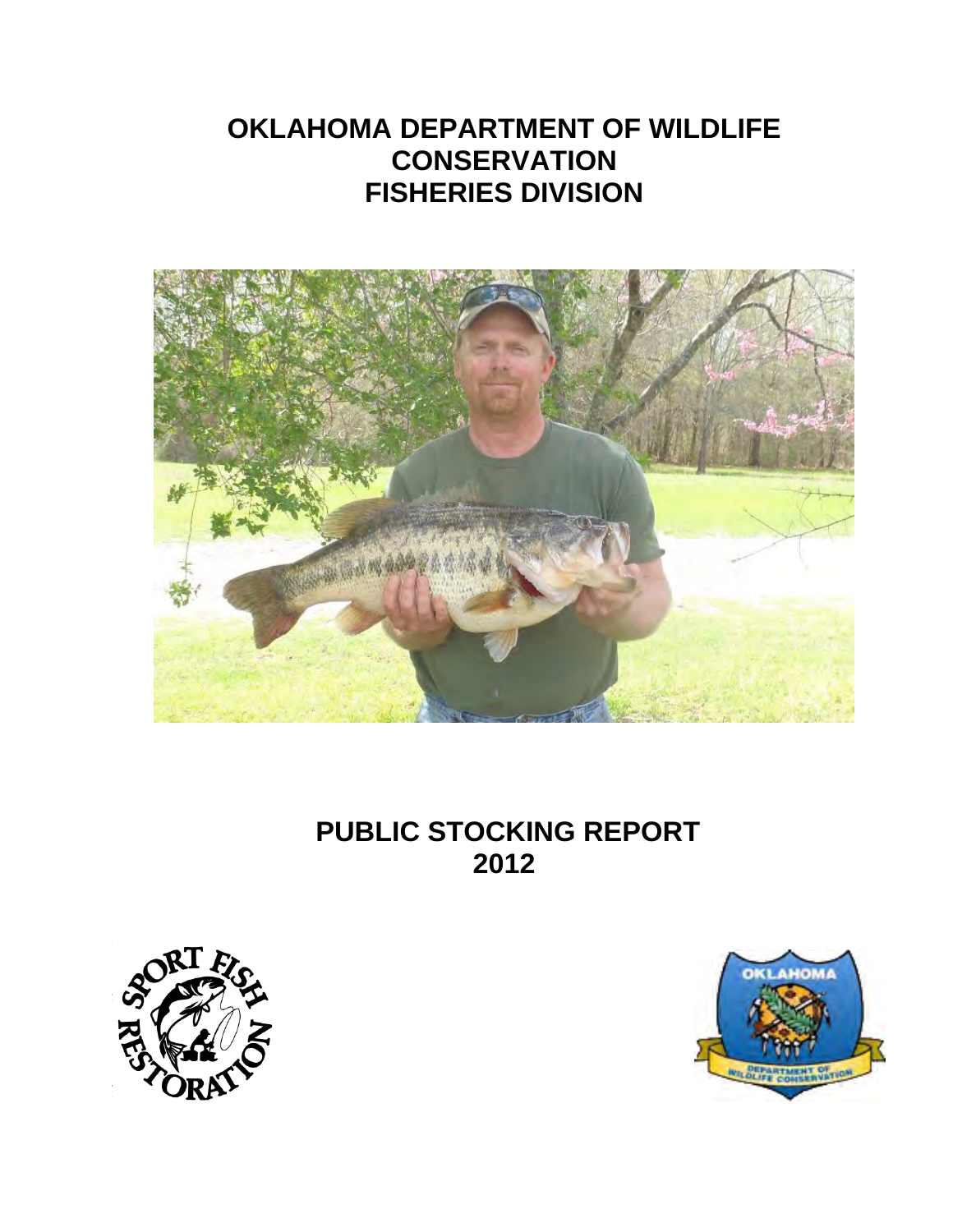# **TABLE OF CONTENTS**

| $\overline{2}$ |
|----------------|
| $\overline{2}$ |
| 3              |
| 3              |
| 5              |
| 6              |
| 6              |
| 7              |
| 8              |
| 9              |
| 10             |
| 11             |
| 11             |
| 12             |
| 13             |
| 13             |
| 13             |
| 13             |
| 13             |
| 17             |
| 18             |
| 18             |
| 18             |
| 19             |
| 19             |
| 20             |
| 20             |
| 20             |
| 21             |
| 21             |
| 21             |
| 22             |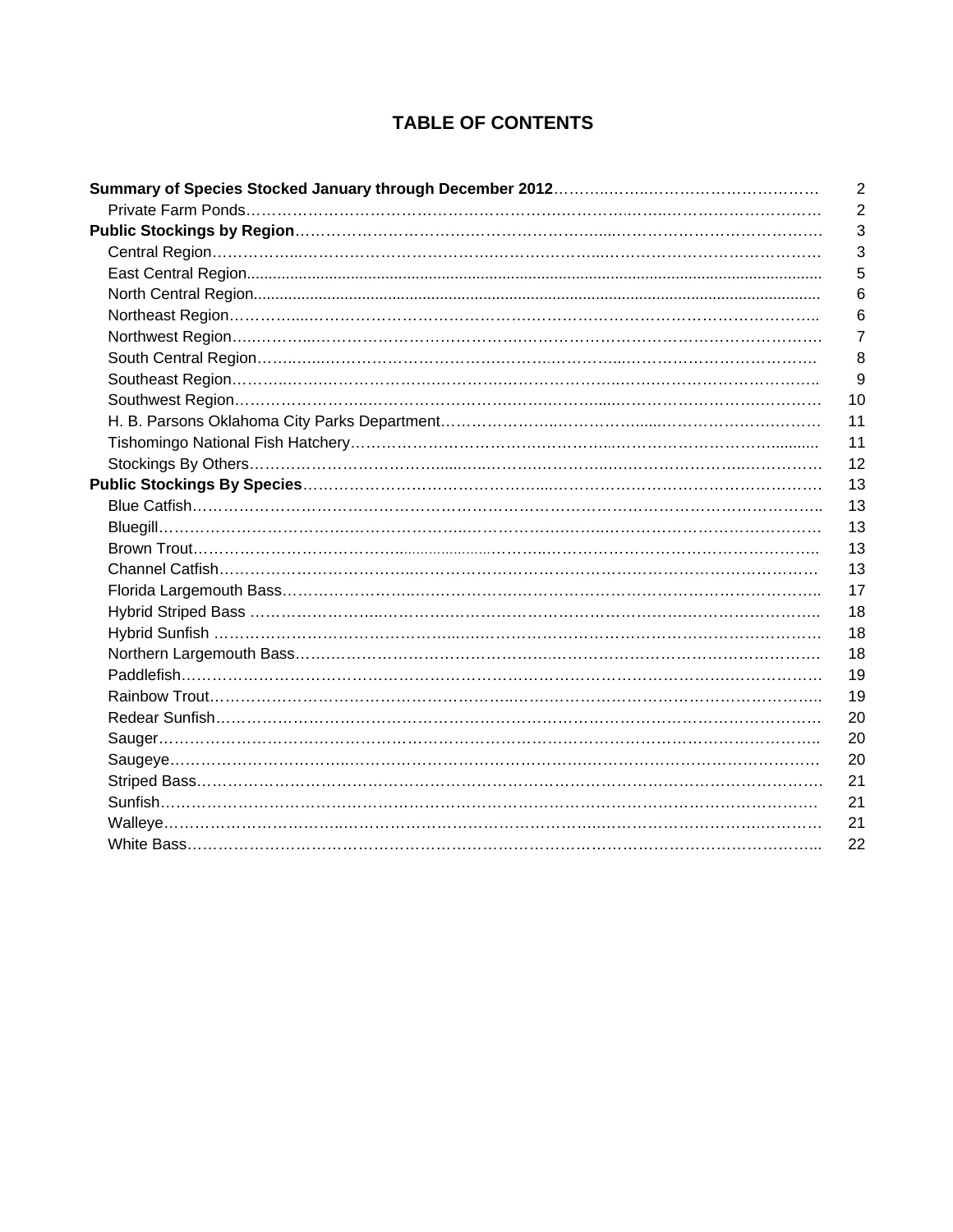## **SUMMARY OF SPECIES STOCKEDJANUARY THROUGH DECEMBER 2012**

| <b>Public Waters</b>                  |            |
|---------------------------------------|------------|
| <b>Blue Catfish</b>                   | 400        |
| Bluegill                              | 26,941     |
| <b>Brown Trout</b>                    | 61,762     |
| <b>Channel Catfish</b>                | 315,350    |
| Florida Largemouth Bass               | 1,742,231  |
| <b>Hybrid Striped Bass</b>            | 515,938    |
| <b>Hybrid Sunfish</b>                 | 6,920      |
| Northern Largemouth Bass              | 9,100      |
| Paddlefish                            | 50,551     |
| <b>Rainbow Trout</b>                  | 294,865    |
| Redear Sunfish                        | 153,850    |
| Sauger                                | 199,632    |
| Saugeye                               | 701,833    |
| <b>Striped Bass</b>                   | 270,001    |
| Sunfish                               | 130        |
| Walleye                               | 11,233,847 |
| <b>White Bass</b>                     | 96         |
| <b>Total Stocked in Public Waters</b> | 15,583,447 |

#### **Private Farm Ponds**

| <b>Total Stocked in Private Farm Ponds</b> | 589.047 |
|--------------------------------------------|---------|
| Largemouth Bass                            | 33.643  |
| <b>Channel Catfish</b>                     | 89.749  |
| <b>Bluegill</b>                            | 465,655 |

Grand Total Stocked in 2012 **16,172,494**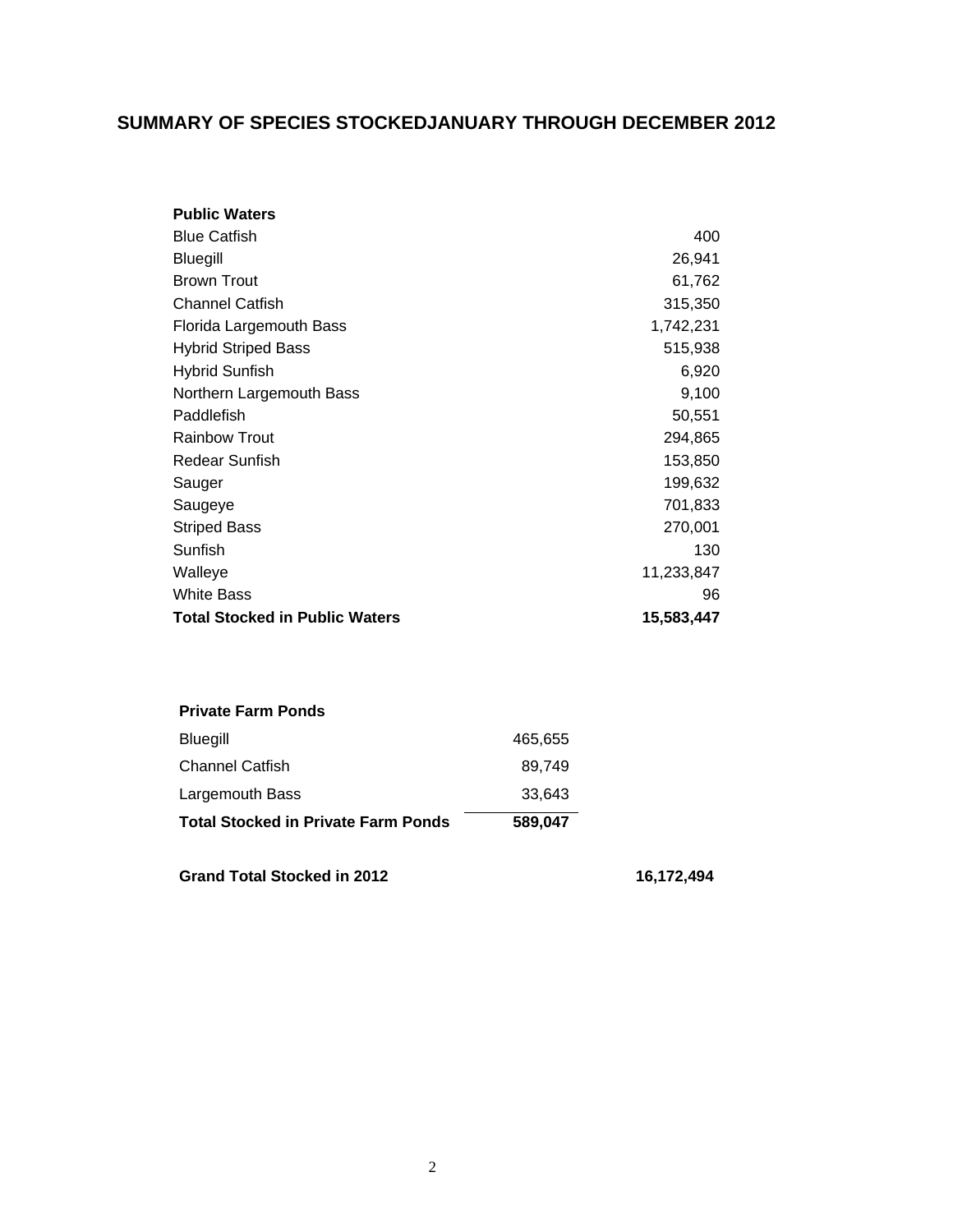## *CENTRAL REGION*

| Lake                               | <b>Species</b>          | <b>Number</b> | Size (in.) | <b>County</b> |
|------------------------------------|-------------------------|---------------|------------|---------------|
| Beggs City                         | <b>Channel Catfish</b>  | 4,560         | 7.00       | Okmulgee      |
| Beggs City                         | Florida Largemouth Bass | 7,604         | 1.50       | Okmulgee      |
| <b>Choctaw-Choctaw Creek Park</b>  | <b>Channel Catfish</b>  | 204           | 9.00       | Oklahoma      |
| Choctaw-Ten Acre                   | <b>Channel Catfish</b>  | 804           | 9.00       | Oklahoma      |
| <b>Clearview City</b>              | <b>Channel Catfish</b>  | 920           | 4.50       | Okfuskee      |
| Dahlgren                           | <b>Channel Catfish</b>  | 880           | 10.00      | Cleveland     |
| Davenport                          | <b>Channel Catfish</b>  | 1,320         | 4.50       | Lincoln       |
| Deer Creek Elem. Outdoor Classroom | <b>Channel Catfish</b>  | 80            | 14.00      | Oklahoma      |
| Del City-Eagle Lake                | <b>Channel Catfish</b>  | 660           | 10.00      | Oklahoma      |
| <b>Dripping Springs</b>            | Florida Largemouth Bass | 114,970       | 1.50       | Okmulgee      |
| Edmond-Bickham & Rudkin            | <b>Channel Catfish</b>  | 800           | 10.00      | Oklahoma      |
| <b>Edmond-Hafer Park</b>           | <b>Channel Catfish</b>  | 50            | 10.00      | Oklahoma      |
| <b>Edmond-Mitch Park Pond</b>      | <b>Channel Catfish</b>  | 100           | 10.00      | Oklahoma      |
| Eufaula                            | Paddlefish              | 9,834         | 11.00      | Pittsburg     |
| Eufaula                            | Paddlefish              | 5,528         | 11.50      | Pittsburg     |
| Eufaula                            | Paddlefish              | 16,892        | 12.00      | Pittsburg     |
| Eufaula                            | Paddlefish              | 9,708         | 13.00      | McIntosh      |
| Eufaula                            | Paddlefish              | 1,491         | 15.00      | Pittsburg     |
| Eufaula                            | Paddlefish              | 1,087         | 15.50      | Pittsburg     |
| Eufaula                            | Paddlefish              | 3,108         | 17.00      | Pittsburg     |
| Grove Valley Outdoor Classroom     | <b>Channel Catfish</b>  | 150           | 12.00      | Oklahoma      |
| <b>Guthrie Highland Park</b>       | <b>Channel Catfish</b>  | 125           | 10.00      | Logan         |
| <b>Guthrie-Mineral Wells</b>       | <b>Channel Catfish</b>  | 325           | 10.00      | Logan         |
| Harrah-Heritage Park               | <b>Channel Catfish</b>  | 204           | 9.00       | Oklahoma      |
| <b>Hefner Lake</b>                 | Walleye                 | 1,250,000     | 0.25       | Oklahoma      |
| <b>Hefner Lake</b>                 | Walleye                 | 218,312       | 1.00       | Oklahoma      |
| <b>Hefner Lake</b>                 | Walleye                 | 14,260        | 1.75       | Oklahoma      |
| <b>Holdenville City</b>            | Florida Largemouth Bass | 77,004        | 1.25       | Hughes        |
| <b>Holdenville City</b>            | Saugeye                 | 20,323        | 1.50       | Hughes        |
| Hughes Co. Conservation District   | <b>Channel Catfish</b>  | 200           | 12.00      | Hughes        |
| <b>Hungry Goat</b>                 | <b>Channel Catfish</b>  | 760           | 10.00      | Creek         |
| Jim Hall Lake                      | <b>Channel Catfish</b>  | 18,000        | 7.00       | Okfuskee      |
| Jones-Battey Mulhausen Park        | <b>Channel Catfish</b>  | 440           | 10.00      | Oklahoma      |
| <b>Langston University</b>         | <b>Channel Catfish</b>  | 12,480        | 4.50       | Logan         |
| Lexington WMA                      | <b>Channel Catfish</b>  | 800           | 9.00       | Cleveland     |
| <b>Liberty Lake</b>                | <b>Channel Catfish</b>  | 7,884         | 7.00       | Logan         |
| <b>Meeker City</b>                 | <b>Channel Catfish</b>  | 10,240        | 6.50       | Lincoln       |
| <b>Midwest City-Soldier Creek</b>  | <b>Channel Catfish</b>  | 200           | 12.00      | Oklahoma      |
| Moore Little River Park-North      | Bluegill                | 85            | 5.00       | Cleveland     |
| Moore Little River Park-North      | <b>Channel Catfish</b>  | 120           | 10.00      | Cleveland     |
| Moore Little River Park-North      | <b>Channel Catfish</b>  | 100           | 14.00      | Cleveland     |
| Moore Little River Park-North      | <b>Channel Catfish</b>  | 200           | 17.00      | Cleveland     |
| Moore Little River Park-South      | Bluegill                | 260           | 5.00       | Cleveland     |
| Moore Little River Park-South      | <b>Channel Catfish</b>  | 120           | 10.00      | Cleveland     |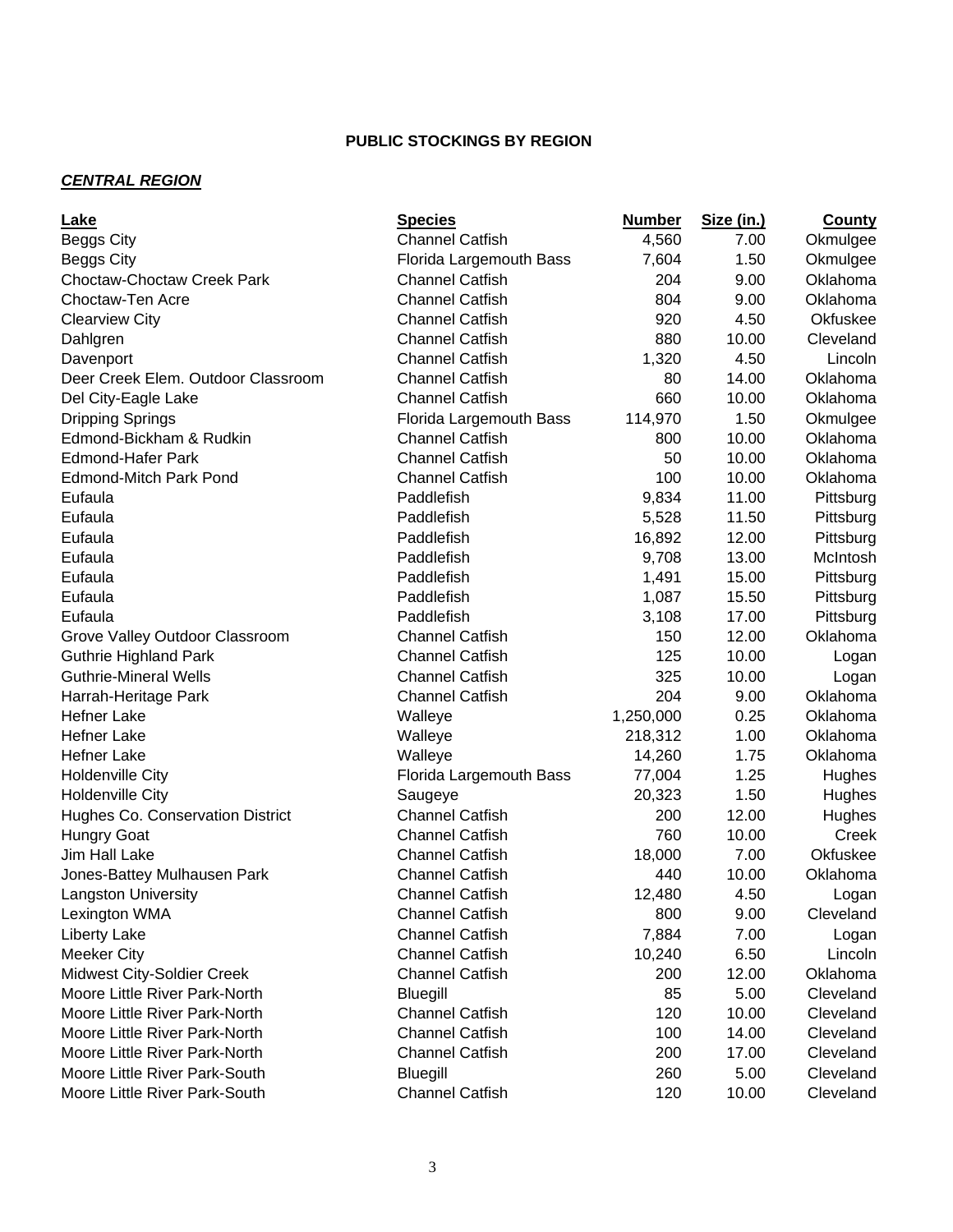#### *CENTRAL REGION*

| <b>Lake</b>                           | <b>Species</b>             | <b>Number</b> | Size (in.) | <b>County</b> |
|---------------------------------------|----------------------------|---------------|------------|---------------|
| Moore Little River Park-South         | <b>Channel Catfish</b>     | 200           | 14.00      | Cleveland     |
| Moore Little River Park-South         | <b>Channel Catfish</b>     | 400           | 17.00      | Cleveland     |
| Moore-Buck Thomas                     | <b>Channel Catfish</b>     | 240           | 10.00      | Cleveland     |
| Mustang Creek Elem. Outdoor Classroom | <b>Channel Catfish</b>     | 50            | 12.00      | Canadian      |
| Mustang Creek Elem. Outdoor Classroom | <b>Channel Catfish</b>     | 50            | 14.00      | Canadian      |
| Mustang-Wildhorse Park                | <b>Bluegill</b>            | 220           | 5.00       | Canadian      |
| Mustang-Wildhorse Park                | <b>Channel Catfish</b>     | 400           | 10.00      | Canadian      |
| Mustang-Wildhorse Park                | <b>Channel Catfish</b>     | 450           | 12.00      | Canadian      |
| <b>Nichols Park</b>                   | <b>Channel Catfish</b>     | 1,800         | 4.50       | Okmulgee      |
| Norman-Griffin Park                   | <b>Channel Catfish</b>     | 504           | 9.00       | Cleveland     |
| Norman-Griffin Park                   | <b>Channel Catfish</b>     | 450           | 12.00      | Cleveland     |
| Norman-Griffin Park                   | <b>Hybrid Sunfish</b>      | 250           | 5.00       | Cleveland     |
| Norman-Lions Park                     | <b>Channel Catfish</b>     | 600           | 9.00       | Cleveland     |
| Norman-Sutton Wilderness Area         | <b>Channel Catfish</b>     | 522           | 9.00       | Cleveland     |
| Norman-Willow Pond                    | <b>Channel Catfish</b>     | 300           | 12.00      | Cleveland     |
| <b>OKC-Crystal Lake</b>               | <b>Channel Catfish</b>     | 300           | 12.00      | Oklahoma      |
| <b>OKC-Crystal Lake</b>               | <b>Hybrid Sunfish</b>      | 2,275         | 2.00       | Oklahoma      |
| <b>OKC-Dolese Park Pond</b>           | <b>Channel Catfish</b>     | 150           | 12.00      | Oklahoma      |
| <b>OKC-Dolese Park Pond</b>           | <b>Channel Catfish</b>     | 183           | 13.00      | Oklahoma      |
| <b>OKC-Dolese Park Pond</b>           | <b>Rainbow Trout</b>       | 190           | 8.00       | Oklahoma      |
| <b>OKC-Dolese Park Pond</b>           | <b>Rainbow Trout</b>       | 1,060         | 12.00      | Oklahoma      |
| <b>OKC-Dolese Park Pond</b>           | <b>Rainbow Trout</b>       | 400           | 14.00      | Oklahoma      |
| OKC-Eagle Ridge                       | <b>Channel Catfish</b>     | 100           | 14.00      | Oklahoma      |
| <b>OKC-Edwards Park Pond</b>          | <b>Channel Catfish</b>     | 300           | 4.00       | Oklahoma      |
| <b>OKC-Edwards Park Pond</b>          | <b>Channel Catfish</b>     | 550           | 12.00      | Oklahoma      |
| <b>OKC-Edwards Park Pond</b>          | <b>Channel Catfish</b>     | 473           | 13.00      | Oklahoma      |
| <b>OKC-Edwards Park Pond</b>          | <b>Channel Catfish</b>     | 150           | 14.00      | Oklahoma      |
| <b>OKC-Edwards Park Pond</b>          | <b>Channel Catfish</b>     | 160           | 16.00      | Oklahoma      |
| <b>OKC-Edwards Park Pond</b>          | <b>Channel Catfish</b>     | 123           | 18.00      | Oklahoma      |
| <b>OKC-Edwards Park Pond</b>          | <b>Hybrid Sunfish</b>      | 600           | 2.00       | Oklahoma      |
| <b>OKC-Kids Lake</b>                  | <b>Hybrid Sunfish</b>      | 760           | 2.00       | Oklahoma      |
| <b>OKC-Kitchen Lake</b>               | <b>Hybrid Sunfish</b>      | 1,520         | 2.00       | Canadian      |
| OKC-Route 66 Park Pond A              | <b>Hybrid Sunfish</b>      | 800           | 2.00       | Oklahoma      |
| OKC-Santa Fe Clinic Pond              | <b>Channel Catfish</b>     | 200           | 12.00      | Oklahoma      |
| OKC-Santa Fe Clinic Pond              | <b>Channel Catfish</b>     | 68            | 16.00      | Oklahoma      |
| OKC-Santa Fe Clinic Pond              | Sunfish                    | 130           | 7.00       | Oklahoma      |
| OKC-South Lakes Park Pond West        | Northern Largemouth Bass   | 600           | 1.50       | Cleveland     |
| Okemah City                           | Florida Largemouth Bass    | 76,104        | 1.50       | Okfuskee      |
| Okmulgee                              | Florida Largemouth Bass    | 53,836        | 1.50       | Okmulgee      |
| Okmulgee Kiddie #1                    | <b>Channel Catfish</b>     | 600           | 12.00      | Okmulgee      |
| Okmulgee Kiddie #1                    | <b>Channel Catfish</b>     | 200           | 14.00      | Okmulgee      |
| Okmulgee Kiddie #2                    | <b>Channel Catfish</b>     | 600           | 12.00      | Okmulgee      |
| Okmulgee Kiddie #2                    | <b>Channel Catfish</b>     | 200           | 14.00      | Okmulgee      |
| Overholser                            | <b>Hybrid Striped Bass</b> | 41,650        | 1.25       | Oklahoma      |
| Overholser                            | <b>Hybrid Striped Bass</b> | 70,560        | 1.50       | Oklahoma      |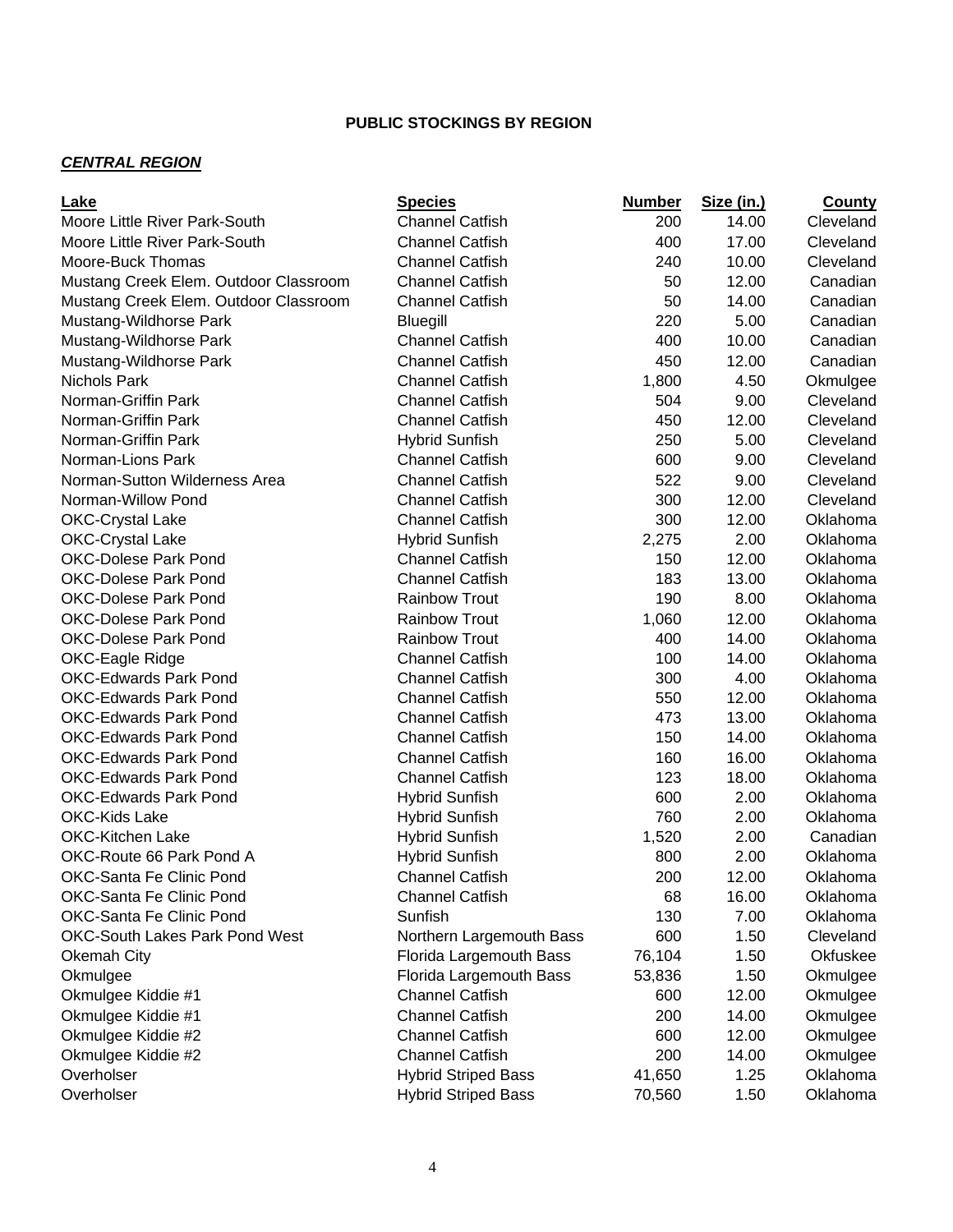#### *CENTRAL REGION*

| Lake                        | <b>Species</b>            | <b>Number</b> | Size (in.) | <b>County</b> |
|-----------------------------|---------------------------|---------------|------------|---------------|
| Prague                      | Florida Largemouth Bass   | 25,704        | 1.50       | Lincoln       |
| Seminole Nation             | <b>Channel Catfish</b>    | 400           | 12.00      | Seminole      |
| Shawnee #1                  | <b>Channel Catfish</b>    | 14,000        | 4.50       | Pottawatomie  |
| Shawnee #1                  | Saugeye                   | 28,675        | 1.50       | Pottawatomie  |
| Shawnee #2                  | <b>Channel Catfish</b>    | 11,400        | 4.50       | Pottawatomie  |
| Shawnee #2                  | Saugeye                   | 15,263        | 1.50       | Pottawatomie  |
| Shawnee #2                  | Saugeye                   | 7,800         | 2.00       | Pottawatomie  |
| <b>Shawnee Clinic Pond</b>  | <b>Channel Catfish</b>    | 200           | 14.00      | Pottawatomie  |
| Sportsman                   | <b>Channel Catfish</b>    | 14,160        | 7.00       | Seminole      |
| Sportsman                   | Florida Largemouth Bass   | 35,434        | 1.50       | Seminole      |
| <b>Stanley Draper</b>       | <b>Channel Catfish</b>    | 5,420         | 4.00       | Cleveland     |
| <b>Stanley Draper</b>       | <b>Channel Catfish</b>    | 3,680         | 4.50       | Cleveland     |
| <b>Thunderbird Lake</b>     | Florida Largemouth Bass   | 121,454       | 1.50       | Cleveland     |
| <b>Thunderbird Lake</b>     | Saugeye                   | 73,870        | 1.50       | Cleveland     |
| <b>Thunderbird Lake</b>     | Saugeye                   | 51,000        | 2.00       | Cleveland     |
| <b>Tinker AFB Ponds</b>     | <b>Channel Catfish</b>    | 640           | 11.00      | Oklahoma      |
| Weleetka                    | Florida Largemouth Bass   | 5,611         | 1.50       | Okfuskee      |
| Wetumka                     | <b>Channel Catfish</b>    | 6,000         | 7.00       | Hughes        |
| Wetumka                     | Florida Largemouth Bass   | 16,983        | 1.50       | Hughes        |
| Wewoka                      | Saugeye                   | 7,863         | 1.50       | Seminole      |
| Yukon Mulvey's Pond         | <b>Channel Catfish</b>    | 600           | 9.00       | Canadian      |
| <b>Yukon Robertson Pond</b> | <b>Channel Catfish</b>    | 100           | 10.00      | Canadian      |
| <b>Yukon Welch Park</b>     | <b>Channel Catfish</b>    | 400           | 10.00      | Canadian      |
|                             | <b>Total Fish Stocked</b> | 2,521,127     |            |               |
| <b>EAST CENTRAL REGION</b>  |                           |               |            |               |
| <b>Adair State Park</b>     | <b>Channel Catfish</b>    | 900           | 9.00       | Adair         |
| Honor Hgt. Park             | <b>Channel Catfish</b>    | 400           | 9.00       | Muskogee      |
| Honor Hgt. Park             | <b>Channel Catfish</b>    | 400           | 13.00      | Muskogee      |
| <b>Illinois River</b>       | <b>Brown Trout</b>        | 17,281        | 6.00       | Sequoyah      |
| <b>Illinois River</b>       | <b>Brown Trout</b>        | 2,510         | 11.00      | Sequoyah      |
| <b>Illinois River</b>       | <b>Rainbow Trout</b>      | 1,482         | 9.00       | Sequoyah      |
| <b>Illinois River</b>       | <b>Rainbow Trout</b>      | 112,631       | 11.00      | Sequoyah      |
| <b>Illinois River</b>       | <b>Rainbow Trout</b>      | 4,746         | 12.00      | Sequoyah      |
| <b>Illinois River</b>       | <b>Rainbow Trout</b>      | 120           | 19.00      | Sequoyah      |
| <b>Illinois River</b>       | <b>Rainbow Trout</b>      | 100           | Catchable  | Sequoyah      |
| <b>Illinois River</b>       | Sauger                    | 20,650        | 2.00       | Sequoyah      |
| <b>Muldrow City Ponds</b>   | <b>Channel Catfish</b>    | 1,000         | 9.00       | Sequoyah      |
| Onapa City                  | Florida Largemouth Bass   | 6,201         | 1.50       | McIntosh      |
| R. S. Kerr                  | Sauger                    | 172,256       | 0.25       | Sequoyah      |
| R. S. Kerr                  | Sauger                    | 6,690         | 2.00       | Sequoyah      |
| Taft                        | <b>Channel Catfish</b>    | 3,540         | 7.00       | Muskogee      |
| Taft                        | Florida Largemouth Bass   | 5,978         | 1.50       | Muskogee      |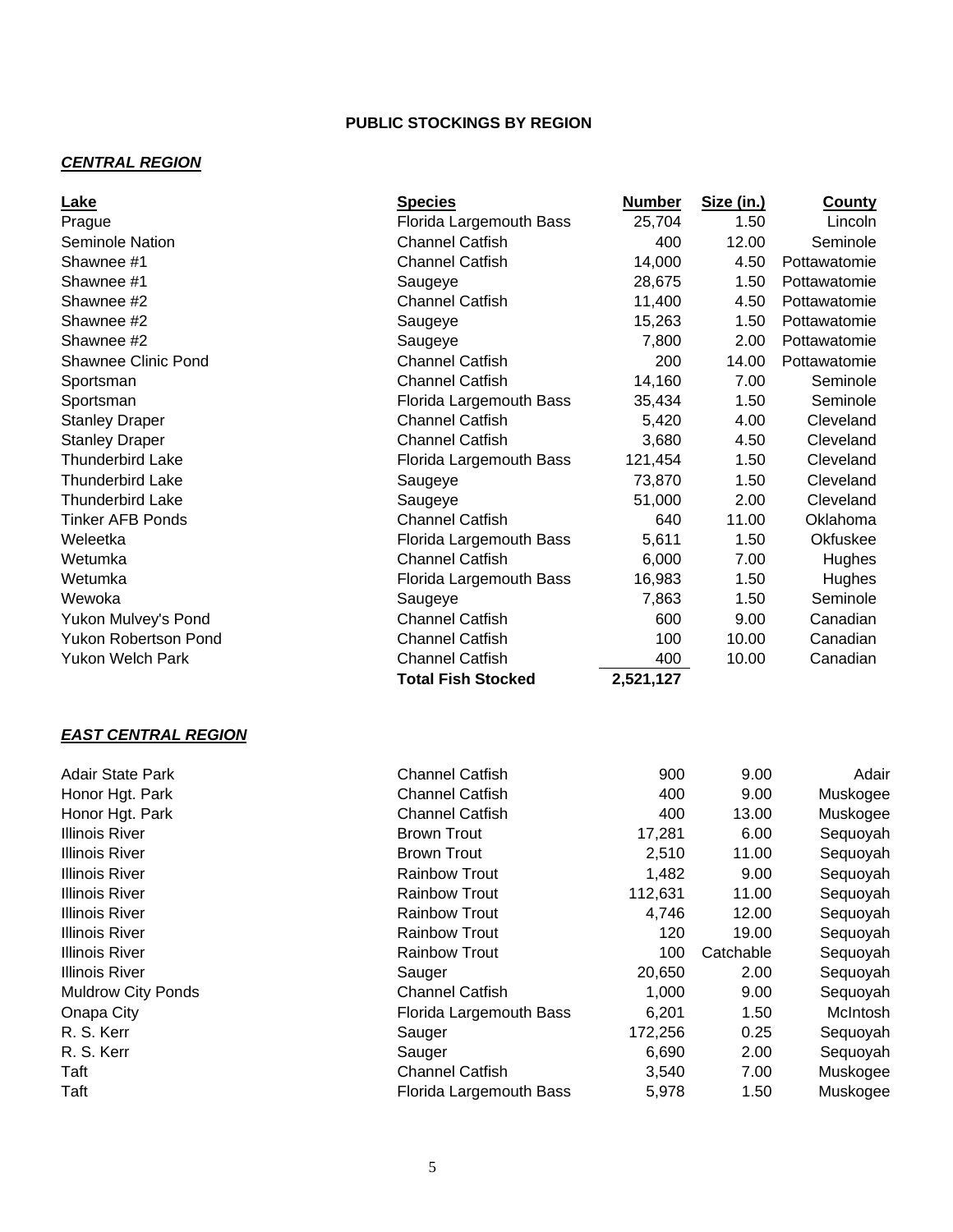## *EAST CENTRAL REGION*

| Lake<br>Vian City Lake                  | <b>Species</b><br><b>Channel Catfish</b><br><b>Total Fish Stocked</b> | <b>Number</b><br>960<br>357,845 | Size (in.)<br>9.00 | <b>County</b><br>Sequoyah |
|-----------------------------------------|-----------------------------------------------------------------------|---------------------------------|--------------------|---------------------------|
| <b>NORTH CENTRAL REGION</b>             |                                                                       |                                 |                    |                           |
| Arkansas River/Kaw Dam                  | Sauger                                                                | 36                              | Adult              | Osage                     |
| Arkansas River/Kaw Dam                  | <b>Striped Bass</b>                                                   | 1                               | Adult              | Osage                     |
| Arkansas River/Kaw Dam                  | <b>White Bass</b>                                                     | 96                              | Adult              | Osage                     |
| <b>Birch</b>                            | <b>Hybrid Striped Bass</b>                                            | 11,400                          | 1.25               | Osage                     |
| Bluestem/Osage                          | Saugeye                                                               | 16,000                          | 1.50               | Osage                     |
| Carl Blackwell                          | Saugeye                                                               | 45,600                          | 1.25               | Payne                     |
| Carl Blackwell                          | Saugeye                                                               | 22,040                          | 1.50               | Payne                     |
| Cushing H S Pond                        | <b>Channel Catfish</b>                                                | 200                             | 12.00              | Payne                     |
| Evans Pond                              | <b>Channel Catfish</b>                                                | 50                              | 12.00              | Payne                     |
| Lone Chimney                            | Saugeye                                                               | 11,000                          | 1.25               | Payne                     |
| <b>Marland Mansion</b>                  | <b>Channel Catfish</b>                                                | 200                             | 12.00              | Kay                       |
| <b>McMurtry</b>                         | Saugeye                                                               | 23,180                          | 1.50               | Noble                     |
| Pawhuska                                | <b>Rainbow Trout</b>                                                  | 11,114                          | 9.00               | Osage                     |
| Pawhuska                                | <b>Rainbow Trout</b>                                                  | 918                             | 19.00              | Osage                     |
| Pawnee Bill State Park                  | <b>Channel Catfish</b>                                                | 100                             | 12.00              | Pawnee                    |
| Pine Grove Pond                         | <b>Rainbow Trout</b>                                                  | 2,340                           | Catchable          | Payne                     |
| Ponca City Lake                         | Saugeye                                                               | 16,100                          | 1.25               | Kay                       |
| <b>Shell Creek</b>                      | Saugeye                                                               | 11,400                          | 1.25               | Osage                     |
| <b>Skiatook</b>                         | Florida Largemouth Bass                                               | 112,030                         | 1.50               | Osage                     |
| Skiatook                                | <b>Hybrid Striped Bass</b>                                            | 18,960                          | 1.25               | Osage                     |
| Skiatook                                | <b>Hybrid Striped Bass</b>                                            | 62,444                          | 2.00               | Osage                     |
| <b>Skiatook</b>                         | Walleye                                                               | 43,075                          | 1.25               | Osage                     |
| Sooner                                  | <b>Hybrid Striped Bass</b>                                            | 34,000                          | 2.00               | Noble                     |
| Sooner                                  | Saugeye                                                               | 108,604                         | 1.25               | Noble                     |
| Sooner                                  | <b>Striped Bass</b>                                                   | 270,000                         | 0.25               | Noble                     |
| <b>Willow Springs</b>                   | <b>Channel Catfish</b>                                                | 50                              | 12.00              | Kay                       |
|                                         | <b>Total Fish Stocked</b>                                             | 820,938                         |                    |                           |
| <b>NORTHEAST REGION</b>                 |                                                                       |                                 |                    |                           |
| <b>Bixhoma</b>                          | Florida Largemouth Bass                                               | 10,960                          | 1.50               | Wagoner                   |
| <b>Broken Arrow Optimist Club Derby</b> | <b>Channel Catfish</b>                                                | 115                             | 19.00              | Tulsa                     |
| Chouteau Bridge Pond                    | <b>Channel Catfish</b>                                                | 500                             | 9.00               | Wagoner                   |
| Dale Zachary                            | <b>Channel Catfish</b>                                                | 550                             | 9.00               | Wagoner                   |
| Ft. Gibson WMA                          | <b>Channel Catfish</b>                                                | 400                             | 9.00               | Wagoner                   |
| <b>Grand Lake</b>                       | <b>Hybrid Striped Bass</b>                                            | 10,500                          | 1.50               | Delaware                  |
| <b>Grand Lake</b>                       | Paddlefish                                                            | 900                             | 15.00              | Ottawa                    |
| <b>Grand Lake</b>                       | Paddlefish                                                            | 2,003                           | 17.00              | Delaware                  |
| Maple Park                              | <b>Channel Catfish</b>                                                | 150                             | 9.00               | Wagoner                   |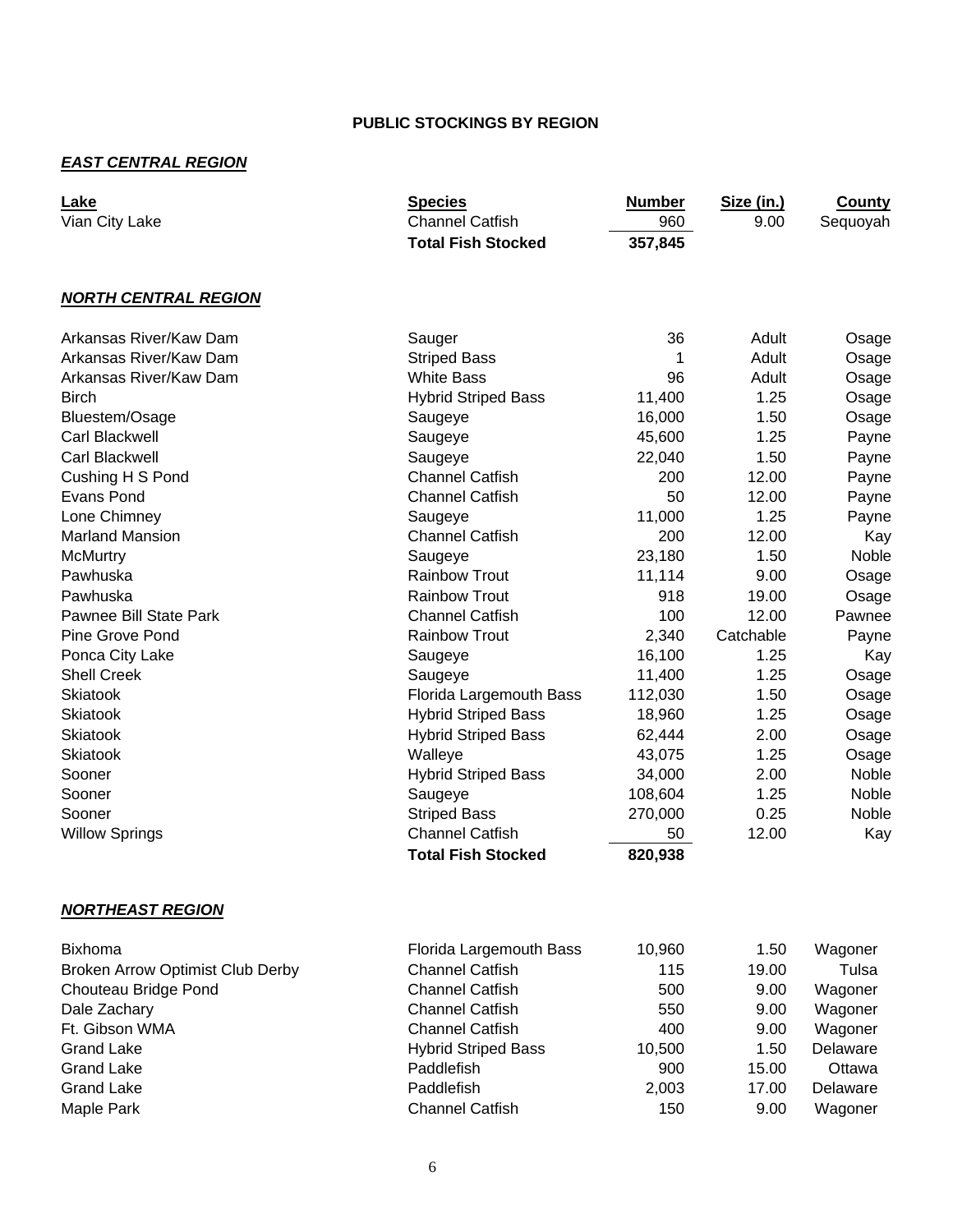#### *NORTHEAST REGION*

| Lake                            | <b>Species</b>             | <b>Number</b> | Size (in.) | <b>County</b>      |
|---------------------------------|----------------------------|---------------|------------|--------------------|
| <b>Natural Falls State Park</b> | <b>Channel Catfish</b>     | 350           | 9.00       | Delaware           |
| Spavinaw Lake                   | Walleye                    | 800,000       | 0.25       | Mayes              |
| Spavinaw Lake                   | Walleye                    | 18,000        | 1.50       | Mayes              |
|                                 | <b>Total Fish Stocked</b>  | 844,428       |            |                    |
|                                 |                            |               |            |                    |
| <b>NORTHWEST REGION</b>         |                            |               |            |                    |
| <b>Black Kettle</b>             | <b>Channel Catfish</b>     | 2,950         | 9.00       | <b>Roger Mills</b> |
| <b>Boiling Springs</b>          | <b>Channel Catfish</b>     | 120           | 10.00      | Woodward           |
| <b>Bonham Pond</b>              | <b>Channel Catfish</b>     | 230           | 10.00      | Alfalfa            |
| Canton                          | Walleye                    | 2,500,000     | 0.25       | <b>Blaine</b>      |
| <b>Carmen City</b>              | <b>Bluegill</b>            | 100           | 1.00       | Alfalfa            |
| <b>Carmen City</b>              | <b>Channel Catfish</b>     | 570           | 10.00      | Alfalfa            |
| <b>Carmen City</b>              | Redear Sunfish             | 100           | 1.00       | Alfalfa            |
| Chambers                        | <b>Channel Catfish</b>     | 400           | 10.00      | <b>Beaver</b>      |
| Chambers                        | <b>Hybrid Striped Bass</b> | 200           | 1.50       | Beaver             |
| Chambers                        | Walleye                    | 40,000        | 0.25       | <b>Beaver</b>      |
| <b>Crosslin Park Pond</b>       | <b>Channel Catfish</b>     | 440           | 10.00      | Garfield           |
| Crystal Beach Lake              | <b>Channel Catfish</b>     | 240           | 10.00      | Woodward           |
| Crystal Beach Lake              | <b>Rainbow Trout</b>       | 1,412         | Catchable  | Woodward           |
| Elmer                           | <b>Bluegill</b>            | 150           | 4.00       | Kingfisher         |
| Elmer                           | <b>Channel Catfish</b>     | 2,412         | 9.00       | Kingfisher         |
| Elmer                           | <b>Channel Catfish</b>     | 400           | 13.00      | Kingfisher         |
| Elmer                           | Northern Largemouth Bass   | 100           | 9.00       | Kingfisher         |
| Elmer                           | <b>Redear Sunfish</b>      | 153,600       | 1.25       | Kingfisher         |
| Elmer                           | <b>Redear Sunfish</b>      | 150           | 4.00       | Kingfisher         |
| Enid Gov't Springs              | <b>Bluegill</b>            | 50            | Adult      | Garfield           |
| Enid Gov't Springs              | <b>Channel Catfish</b>     | 165           | 10.00      | Garfield           |
| Enid Gov't Springs              | Northern Largemouth Bass   | 50            | Adult      | Garfield           |
| Enid Gov't Springs              | <b>Rainbow Trout</b>       | 410           | Catchable  | Garfield           |
| Enid Meadow Lake                | <b>Channel Catfish</b>     | 480           | 10.00      | Garfield           |
| Etling                          | Northern Largemouth Bass   | 200           | Adult      | Cimarron           |
| Etling                          | <b>Rainbow Trout</b>       | 3,477         | 9.00       | Cimarron           |
| Etling                          | <b>Rainbow Trout</b>       | 194           | 19.00      | Cimarron           |
| Foss                            | Walleye                    | 4,361,400     | 0.25       | Custer             |
| Foss                            | Walleye                    | 90,000        | 1.50       | Custer             |
| Ft. Supply                      | Walleye                    | 1,880,000     | 0.25       | Woodward           |
| Ft. Supply                      | Walleye                    | 18,800        | 1.50       | Woodward           |
| G S Plains                      | <b>Channel Catfish</b>     | 19,296        | 2.00       | Alfalfa            |
| G S Plains                      | Saugeye                    | 6,132         | 1.50       | Alfalfa            |
| Gage City Lake                  | Northern Largemouth Bass   | 1,200         | 1.00       | Ellis              |
| Guymon-Sunset                   | <b>Channel Catfish</b>     | 680           | 10.00      | <b>Texas</b>       |
| Skipout                         | <b>Channel Catfish</b>     | 1,900         | 9.00       | <b>Roger Mills</b> |
| <b>Spring Creek</b>             |                            |               | 9.00       |                    |
|                                 | <b>Channel Catfish</b>     | 1,675         |            | <b>Roger Mills</b> |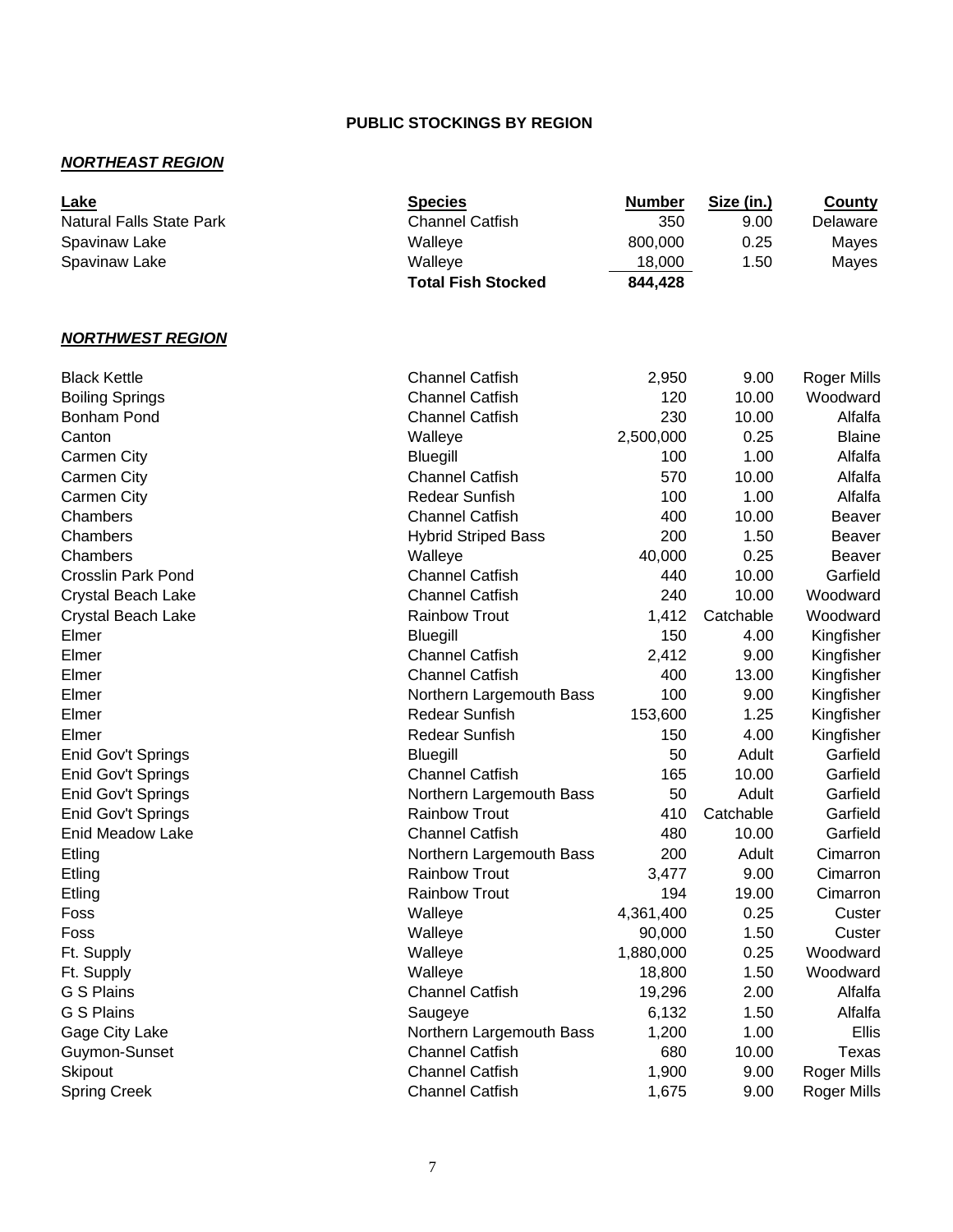## *NORTHWEST REGION*

| Lake<br>Vincent                  | <b>Species</b><br><b>Channel Catfish</b> | <b>Number</b><br>4,284 | Size (in.)<br>9.00 | <b>County</b><br>Ellis |
|----------------------------------|------------------------------------------|------------------------|--------------------|------------------------|
| Watonga                          | <b>Channel Catfish</b>                   | 276                    | 11.00              | <b>Blaine</b>          |
| Watonga                          | Northern Largemouth Bass                 | 50                     | Adult              | <b>Blaine</b>          |
| Watonga                          | <b>Rainbow Trout</b>                     | 7,768                  | 9.00               | <b>Blaine</b>          |
| Watonga                          | <b>Rainbow Trout</b>                     | 442                    | 19.00              | <b>Blaine</b>          |
| Woodward Ag. Ex. Lake            | <b>Channel Catfish</b>                   | 800                    | 10.00              | Woodward               |
|                                  | <b>Total Fish Stocked</b>                | 9,103,303              |                    |                        |
| <b>SOUTH CENTRAL REGION</b>      |                                          |                        |                    |                        |
| Arbuckle                         | Florida Largemouth Bass                  | 79,332                 | 1.50               | Murray                 |
| <b>Bell Creek Tishomingo NWR</b> | Northern Largemouth Bass                 | 2,900                  | 2.00               | Johnston               |
| Big 5 Fishing Clinic             | <b>Hybrid Sunfish</b>                    | 125                    | 5.00               | Marshall               |
| Big 5 Fishing Clinic             | <b>Hybrid Sunfish</b>                    | 390                    | 6.00               | Marshall               |
| <b>Blue River</b>                | <b>Channel Catfish</b>                   | 8,972                  | 12.00              | Johnston               |
| <b>Blue River</b>                | <b>Channel Catfish</b>                   | 2,025                  | 13.00              | Johnston               |
| <b>Blue River</b>                | <b>Rainbow Trout</b>                     | 210                    | 9.00               | Johnston               |
| <b>Blue River</b>                | <b>Rainbow Trout</b>                     | 26,292                 | 11.00              | Johnston               |
| <b>Blue River</b>                | <b>Rainbow Trout</b>                     | 4,250                  | 11.50              | Johnston               |
| <b>Blue River</b>                | <b>Rainbow Trout</b>                     | 1,500                  | 12.00              | Johnston               |
| <b>Blue River</b>                | <b>Rainbow Trout</b>                     | 12,888                 | 19.00              | Johnston               |
| <b>Blue River</b>                | <b>Rainbow Trout</b>                     | 306                    | Catchable          | Johnston               |
| Bluestem/Atoka                   | Saugeye                                  | 3,700                  | 1.50               | Atoka                  |
| Dick's Pond Tishomingo NWR       | <b>Channel Catfish</b>                   | 300                    | 12.00              | Johnston               |
| Dick's Pond Tishomingo NWR       | Northern Largemouth Bass                 | 1,500                  | 2.00               | Johnston               |
| Durant Hatchery Jake Day Pond    | <b>Channel Catfish</b>                   | 200                    | 14.00              | Johnston               |
| <b>Falls Creek</b>               | <b>Hybrid Sunfish</b>                    | 200                    | 5.00               | Murray                 |
| <b>Falls Creek</b>               | <b>Rainbow Trout</b>                     | 898                    | Catchable          | Murray                 |
| <b>Hickory Creek</b>             | <b>Rainbow Trout</b>                     | 1,270                  | Catchable          | Murray                 |
| <b>Madill City</b>               | <b>Channel Catfish</b>                   | 821                    | 8.00               | Marshall               |
| <b>Madill City</b>               | <b>Channel Catfish</b>                   | 100                    | 12.00              | Marshall               |
| Marietta Falconhead              | <b>Channel Catfish</b>                   | 200                    | 12.00              | Love                   |
| Murray                           | Florida Largemouth Bass                  | 194,302                | 1.50               | Carter                 |
| Texoma/Bryan                     | Florida Largemouth Bass                  | 81,209                 | 1.50               | <b>Bryan</b>           |
| Texoma/Marshall                  | Florida Largemouth Bass                  | 26,899                 | 1.00               | Marshall               |
| Texoma/Marshall                  | Florida Largemouth Bass                  | 264,780                | 1.50               | Marshall               |
| Wintersmith Park                 | <b>Channel Catfish</b>                   | 410                    | 8.00               | Pontotoc               |
| Wintersmith Park                 | <b>Channel Catfish</b>                   | 112                    | 12.00              | Pontotoc               |
| Wister                           | Florida Largemouth Bass                  | 80,002                 | 1.50               | Leflore                |
|                                  | <b>Total Fish Stocked</b>                | 796,093                |                    |                        |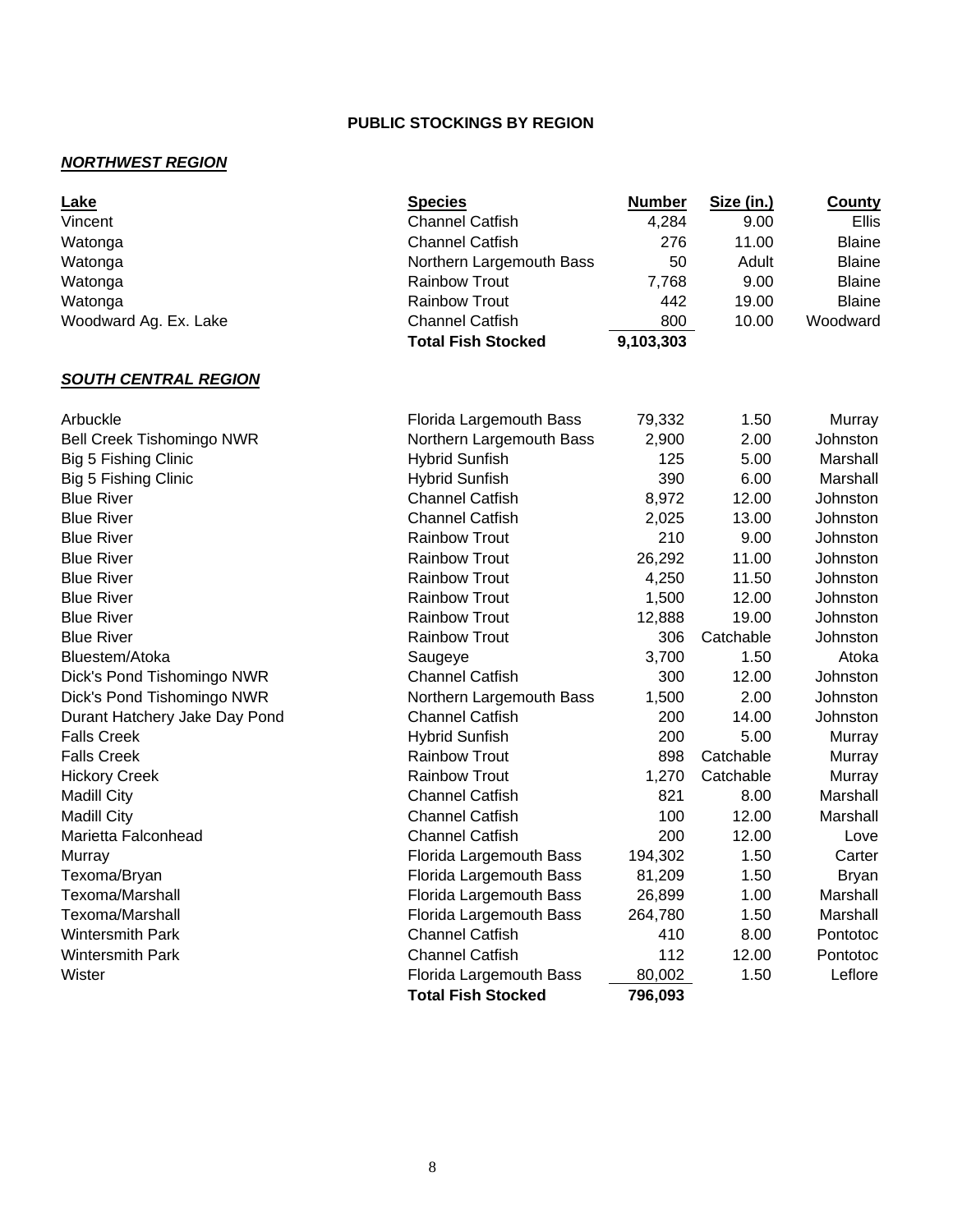## *SOUTHEAST REGION*

| Lake                        | <b>Species</b>            | <b>Number</b> | Size (in.) | <b>County</b> |
|-----------------------------|---------------------------|---------------|------------|---------------|
| <b>Boney Ridge USFS</b>     | <b>Channel Catfish</b>    | 302           | 8.00       | Leflore       |
| <b>Boswell State Pk</b>     | <b>Channel Catfish</b>    | 615           | 9.00       | Choctaw       |
| <b>Brock Lake</b>           | <b>Channel Catfish</b>    | 403           | 8.00       | McCurtain     |
| <b>Broken Bow</b>           | Florida Largemouth Bass   | 283,715       | 1.50       | McCurtain     |
| C-48 USFS                   | <b>Channel Catfish</b>    | 100           | 8.00       | McCurtain     |
| <b>Carl Albert</b>          | <b>Channel Catfish</b>    | 7,320         | 7.00       | Leflore       |
| Carlton                     | <b>Channel Catfish</b>    | 2,083         | 9.00       | Latimer       |
| Carlton                     | Florida Largemouth Bass   | 5,186         | 1.50       | Latimer       |
| Cedar                       | <b>Channel Catfish</b>    | 3,698         | 9.00       | Leflore       |
| Cedar                       | Florida Largemouth Bass   | 7,800         | 1.50       | Leflore       |
| Church                      | <b>Channel Catfish</b>    | 6,408         | 7.00       | Latimer       |
| Clayton                     | <b>Channel Catfish</b>    | 3,034         | 9.00       | Pushmataha    |
| Clayton                     | Florida Largemouth Bass   | 7,488         | 1.50       | Pushmataha    |
| Coon Creek                  | <b>Channel Catfish</b>    | 1,361         | 9.00       | Latimer       |
| Coon Creek                  | Florida Largemouth Bass   | 3,396         | 1.50       | Latimer       |
| <b>Crooked Branch</b>       | <b>Channel Catfish</b>    | 680           | 8.00       | Leflore       |
| <b>Fourche Maline River</b> | <b>Rainbow Trout</b>      | 3,662         | 9.00       | Latimer       |
| <b>Fourche Maline River</b> | <b>Rainbow Trout</b>      | 250           | 19.00      | Latimer       |
| <b>Higgins Office Pond</b>  | <b>Channel Catfish</b>    | 100           | 14.00      | Latimer       |
| <b>Hunter Pool</b>          | <b>Channel Catfish</b>    | 500           | 8.00       | McCurtain     |
| Kulli USFS                  | <b>Channel Catfish</b>    | 700           | 8.00       | McCurtain     |
| Midway USFS                 | <b>Channel Catfish</b>    | 100           | 9.00       | McCurtain     |
| Mt. Fork River              | <b>Brown Trout</b>        | 7,008         | 0.25       | McCurtain     |
| Mt. Fork River              | <b>Brown Trout</b>        | 1,772         | 5.00       | McCurtain     |
| Mt. Fork River              | <b>Brown Trout</b>        | 24,953        | 6.00       | McCurtain     |
| Mt. Fork River              | <b>Brown Trout</b>        | 2,238         | 7.00       | McCurtain     |
| Mt. Fork River              | <b>Brown Trout</b>        | 6,000         | 11.00      | McCurtain     |
| Mt. Fork River              | <b>Rainbow Trout</b>      | 57,477        | 9.00       | McCurtain     |
| Mt. Fork River              | <b>Rainbow Trout</b>      | 2,730         | 10.00      | McCurtain     |
| Mt. Fork River              | <b>Rainbow Trout</b>      | 29,809        | 11.00      | McCurtain     |
| Mt. Fork River              | <b>Rainbow Trout</b>      | 2,374         | 19.00      | McCurtain     |
| Nanih Waiya                 | <b>Channel Catfish</b>    | 5,257         | 9.00       | Pushmataha    |
| Ozzie Cobb                  | <b>Channel Catfish</b>    | 6,980         | 9.00       | Pushmataha    |
| Pushmataha WMA              | <b>Channel Catfish</b>    | 100           | 14.00      | Pushmataha    |
| Raymond Gary                | <b>Channel Catfish</b>    | 15,920        | 9.00       | Choctaw       |
| Schooler                    | <b>Channel Catfish</b>    | 1,404         | 8.00       | Choctaw       |
| Shale Pit Pond              | <b>Channel Catfish</b>    | 101           | 8.00       | Leflore       |
| State Vet Hosp.             | <b>Channel Catfish</b>    | 880           | 4.50       | Latimer       |
| <b>Teal Lake USFS</b>       | <b>Channel Catfish</b>    | 680           | 8.00       | McCurtain     |
| Wayne Wallace               | <b>Channel Catfish</b>    | 3,883         | 9.00       | Latimer       |
| Wayne Wallace               | Florida Largemouth Bass   | 9,389         | 1.50       | Latimer       |
|                             | <b>Total Fish Stocked</b> | 517,856       |            |               |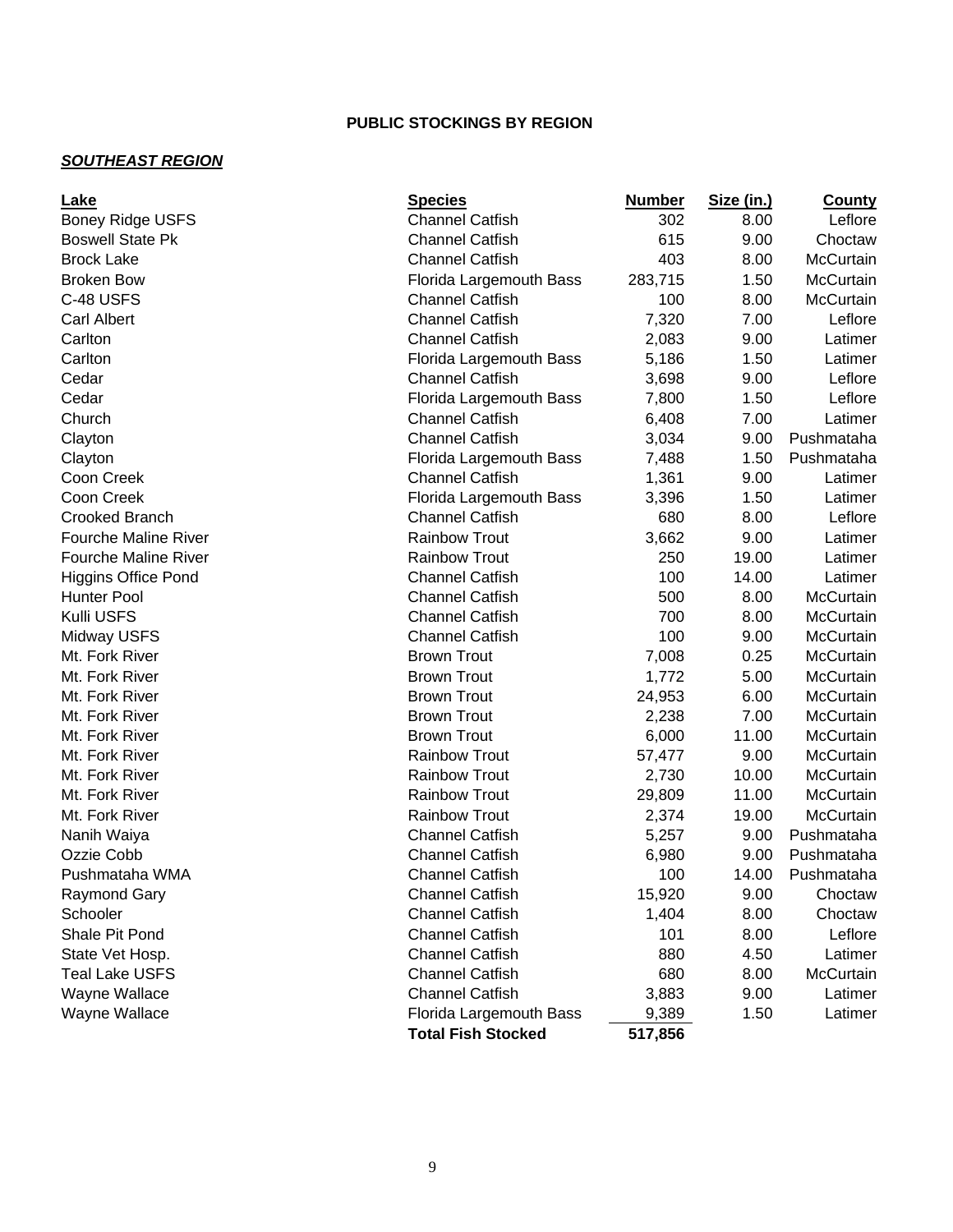## *SOUTHWEST REGION*

| Lake                                   | <b>Species</b>             | <b>Number</b> | Size (in.) | <b>County</b>   |
|----------------------------------------|----------------------------|---------------|------------|-----------------|
| Adams                                  | <b>Channel Catfish</b>     | 225           | 9.00       | Washita         |
| <b>Altus Lugert</b>                    | <b>Hybrid Striped Bass</b> | 13,760        | 1.50       | Greer           |
| <b>Altus Lugert</b>                    | <b>Hybrid Striped Bass</b> | 50,560        | 2.00       | Greer           |
| <b>Binger Outdoor Classroom</b>        | <b>Channel Catfish</b>     | 100           | 12.00      | Caddo           |
| <b>Burtschi</b>                        | <b>Channel Catfish</b>     | 900           | 10.00      | Grady           |
| <b>Burtschi</b>                        | Saugeye                    | 4,163         | 1.50       | Grady           |
| <b>Comanche City</b>                   | Florida Largemouth Bass    | 7,856         | 1.50       | <b>Stephens</b> |
| Crowder/Washita                        | Florida Largemouth Bass    | 6,004         | 1.50       | Washita         |
| Cyril Park Pond                        | <b>Channel Catfish</b>     | 200           | 11.00      | Caddo           |
| Ellsworth                              | Saugeye                    | 56,400        | 2.00       | Comanche        |
| <b>Elmer Thomas WMWR</b>               | <b>Channel Catfish</b>     | 1,440         | 9.00       | Comanche        |
| <b>Elmer Thomas WMWR</b>               | <b>Channel Catfish</b>     | 1,760         | 10.00      | Comanche        |
| Elmer Thomas WMWR                      | <b>Channel Catfish</b>     | 2,800         | 11.00      | Comanche        |
| <b>Fletcher Pond</b>                   | <b>Channel Catfish</b>     | 100           | 14.00      | Comanche        |
| Ft. Cobb                               | <b>Channel Catfish</b>     | 2,584         | 7.00       | Caddo           |
| Ft. Cobb                               | <b>Hybrid Striped Bass</b> | 41,000        | 1.50       | Caddo           |
| Ft. Cobb                               | Saugeye                    | 84,480        | 2.00       | Caddo           |
| Ft. Sill or Ponds                      | <b>Channel Catfish</b>     | 20,000        | 6.00       | Comanche        |
| Ft. Sill or Ponds                      | <b>Channel Catfish</b>     | 4,000         | 9.50       | Comanche        |
| Ft. Sill or Ponds                      | <b>Channel Catfish</b>     | 4,000         | 10.50      | Comanche        |
| Ft. Sill or Ponds                      | <b>Channel Catfish</b>     | 2,086         | 13.50      | Comanche        |
| Fuqua                                  | Florida Largemouth Bass    | 15,000        | 1.50       | Stephens        |
| Geronimo                               | <b>Channel Catfish</b>     | 200           | 13.00      | Comanche        |
| Hall                                   | <b>Channel Catfish</b>     | 180           | 11.00      | Harmon          |
| Helen                                  | <b>Channel Catfish</b>     | 400           | 13.00      | Comanche        |
| Hunter Park/Kiowa                      | <b>Channel Catfish</b>     | 500           | 11.00      | Kiowa           |
| Jap Beaver                             | <b>Channel Catfish</b>     | 1,304         | 9.00       | Jefferson       |
| Lawtonka                               | Saugeye                    | 24,040        | 2.00       | Comanche        |
| Liberty                                | <b>Channel Catfish</b>     | 300           | 11.00      | Comanche        |
| <b>Medicine Creek</b>                  | <b>Blue Catfish</b>        | 300           | 14.00      | Comanche        |
| <b>Medicine Creek</b>                  | <b>Channel Catfish</b>     | 1,010         | 13.00      | Comanche        |
| <b>Medicine Creek</b>                  | <b>Rainbow Trout</b>       | 554           | Catchable  | Comanche        |
| Park Lane                              | <b>Blue Catfish</b>        | 100           | 12.00      | Comanche        |
| Park Lane                              | <b>Channel Catfish</b>     | 200           | 13.00      | Comanche        |
| Park Lane                              | <b>Channel Catfish</b>     | 100           | 14.00      | Comanche        |
| <b>Quartz Mountain State Park</b>      | <b>Channel Catfish</b>     | 1,000         | 13.00      | Greer           |
| <b>Quartz Mountain State Park</b>      | <b>Rainbow Trout</b>       | 380           | 14.00      | Greer           |
| <b>Quartz Mountain State Park</b>      | <b>Rainbow Trout</b>       | 1,211         | 17.00      | Greer           |
| <b>Red Rock Pond</b>                   | <b>Channel Catfish</b>     | 100           | 11.00      | Caddo           |
| <b>Rush Lake Wichita Mountains NWR</b> | Bluegill                   | 26,076        | 1.50       | Comanche        |
| Rush Lake Wichita Mountains NWR        | Northern Largemouth Bass   | 2,500         | 2.00       | Comanche        |
| <b>Sultan Park</b>                     | <b>Channel Catfish</b>     | 400           | 11.00      | Cotton          |
| <b>Temple City</b>                     | <b>Channel Catfish</b>     | 650           | 11.00      | Cotton          |
| <b>Tom Steed</b>                       | <b>Channel Catfish</b>     | 15,730        | 7.00       | Kiowa           |
| <b>Tom Steed</b>                       | <b>Hybrid Striped Bass</b> | 10,800        | 2.00       | Kiowa           |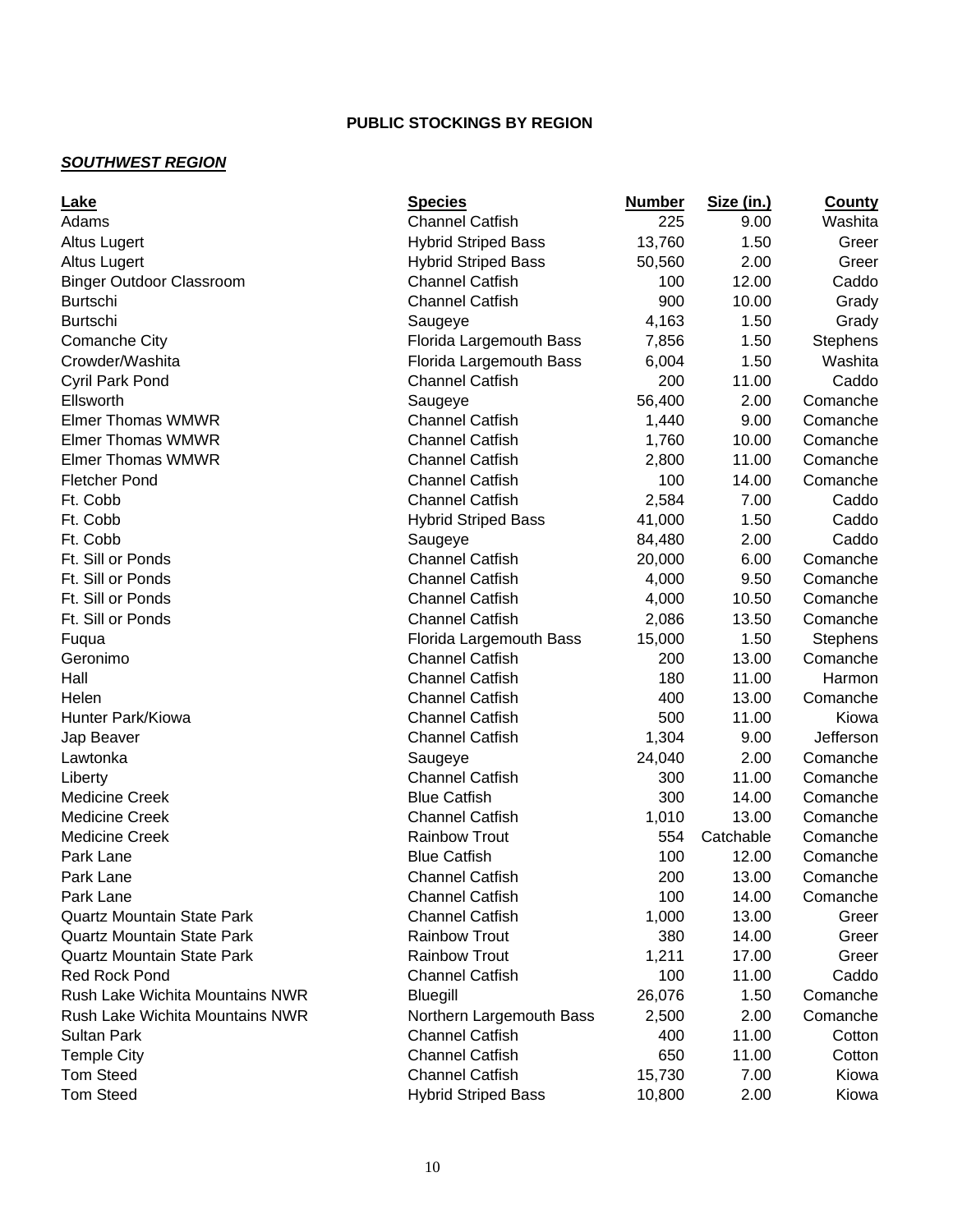#### *SOUTHWEST REGION*

| <u>Lake</u>      | <b>Species</b>             | <b>Number</b> | Size (in.) | County    |
|------------------|----------------------------|---------------|------------|-----------|
| <b>Tom Steed</b> | <b>Hybrid Striped Bass</b> | 44.080        | 2.50       | Kiowa     |
| <b>Tom Steed</b> | Saugeve                    | 64.200        | 2.00       | Kiowa     |
| V A Pond         | <b>Channel Catfish</b>     | 100           | 13.00      | Comanche  |
| Waurika          | <b>Hybrid Striped Bass</b> | 106.024       | 1.50       | Jefferson |
|                  | <b>Total Fish Stocked</b>  | 621,857       |            |           |

#### **\*\*\*THE FOLLOWING STOCKINGS ARE ALSO SHOWN IN THE REGION AND SPECIES TOTALS\*\*\***

#### *H. B. PARSONS OKLAHOMA CITY PARKS DEPARTMENT*

| Hefner Lake                  | Walleye                    | 218,312 | 1.00  | Oklahoma  |
|------------------------------|----------------------------|---------|-------|-----------|
| <b>Hefner Lake</b>           | Walleye                    | 14,260  | 1.75  | Oklahoma  |
| <b>OKC-Crystal Lake</b>      | <b>Hybrid Sunfish</b>      | 2,275   | 2.00  | Oklahoma  |
| <b>OKC-Dolese Park Pond</b>  | <b>Rainbow Trout</b>       | 190     | 8.00  | Oklahoma  |
| <b>OKC-Dolese Park Pond</b>  | <b>Rainbow Trout</b>       | 1,060   | 12.00 | Oklahoma  |
| <b>OKC-Dolese Park Pond</b>  | <b>Rainbow Trout</b>       | 400     | 14.00 | Oklahoma  |
| <b>OKC-Edwards Park Pond</b> | <b>Channel Catfish</b>     | 300     | 4.00  | Oklahoma  |
| <b>OKC-Edwards Park Pond</b> | <b>Channel Catfish</b>     | 160     | 16.00 | Oklahoma  |
| <b>OKC-Edwards Park Pond</b> | <b>Channel Catfish</b>     | 123     | 18.00 | Oklahoma  |
| <b>OKC-Edwards Park Pond</b> | <b>Hybrid Sunfish</b>      | 600     | 2.00  | Oklahoma  |
| OKC-Kids Lake                | <b>Hybrid Sunfish</b>      | 760     | 2.00  | Oklahoma  |
| <b>OKC-Kitchen Lake</b>      | <b>Hybrid Sunfish</b>      | 1,520   | 2.00  | Canadian  |
| OKC-Route 66 Park Pond A     | <b>Hybrid Sunfish</b>      | 800     | 2.00  | Oklahoma  |
| Overholser                   | <b>Hybrid Striped Bass</b> | 41,650  | 1.25  | Oklahoma  |
| Overholser                   | <b>Hybrid Striped Bass</b> | 70,560  | 1.50  | Oklahoma  |
| <b>Stanley Draper</b>        | <b>Channel Catfish</b>     | 5,420   | 4.00  | Cleveland |
|                              | Total Fish Stocked         | 358,390 |       |           |

#### *TISHOMINGO NATIONAL FISH HATCHERY*

| <b>Bell Creek Tishomingo NWR</b>        | Northern Largemouth Bass | 2,900  | 2.00  | Johnston  |
|-----------------------------------------|--------------------------|--------|-------|-----------|
| <b>Binger Outdoor Classroom</b>         | <b>Channel Catfish</b>   | 100    | 12.00 | Caddo     |
| <b>Broken Arrow Optimist Club Derby</b> | <b>Channel Catfish</b>   | 115    | 19.00 | Tulsa     |
| Dick's Pond Tishomingo NWR              | <b>Channel Catfish</b>   | 300    | 12.00 | Johnston  |
| Dick's Pond Tishomingo NWR              | Northern Largemouth Bass | 1,500  | 2.00  | Johnston  |
| Eufaula                                 | Paddlefish               | 9,834  | 11.00 | Pittsburg |
| Eufaula                                 | Paddlefish               | 5.528  | 11.50 | Pittsburg |
| Eufaula                                 | Paddlefish               | 11,829 | 12.00 | Pittsburg |
| Eufaula                                 | Paddlefish               | 2,696  | 13.00 | Pittsburg |
| Eufaula                                 | Paddlefish               | 1,491  | 15.00 | Pittsburg |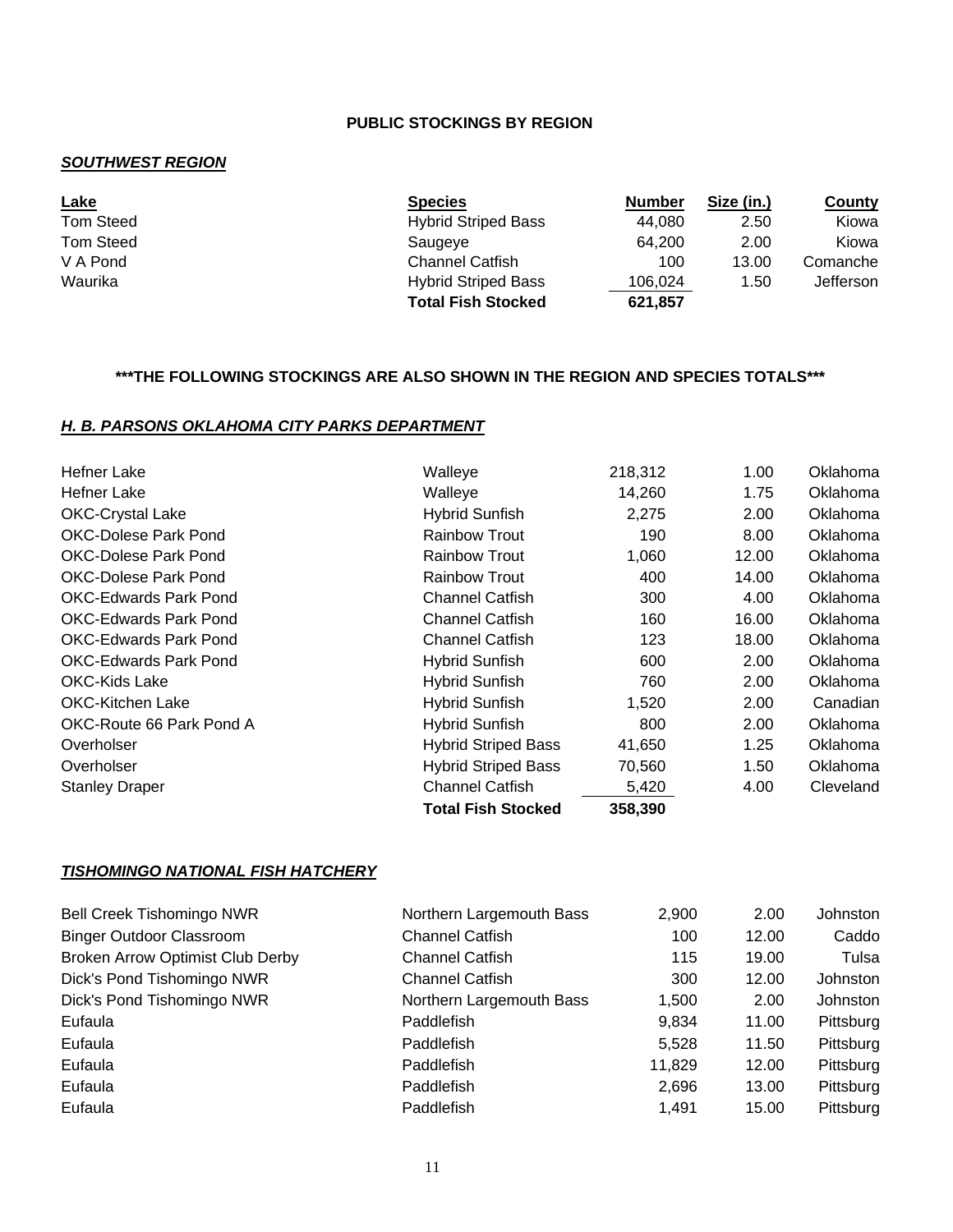#### **\*\*\*THE FOLLOWING STOCKINGS ARE ALSO SHOWN IN THE REGION AND SPECIES TOTALS\*\*\***

## *TISHOMINGO NATIONAL FISH HATCHERY*

| Lake                                  | <b>Species</b>            | <b>Number</b> | Size (in.) | County    |
|---------------------------------------|---------------------------|---------------|------------|-----------|
| Eufaula                               | Paddlefish                | 1,087         | 15.50      | Pittsburg |
| Eufaula                               | Paddlefish                | 3,108         | 17.00      | Pittsburg |
| Ft. Sill or Ponds                     | <b>Channel Catfish</b>    | 20,000        | 6.00       | Comanche  |
| Ft. Sill or Ponds                     | <b>Channel Catfish</b>    | 4,000         | 9.50       | Comanche  |
| Ft. Sill or Ponds                     | <b>Channel Catfish</b>    | 4,000         | 10.50      | Comanche  |
| Ft. Sill or Ponds                     | <b>Channel Catfish</b>    | 2,086         | 13.50      | Comanche  |
| <b>Grand Lake</b>                     | Paddlefish                | 900           | 15.00      | Ottawa    |
| <b>Grand Lake</b>                     | Paddlefish                | 2,003         | 17.00      | Delaware  |
| Grove Valley Outdoor Classroom        | <b>Channel Catfish</b>    | 150           | 12.00      | Oklahoma  |
| Mustang Creek Elem. Outdoor Classroom | <b>Channel Catfish</b>    | 50            | 12.00      | Canadian  |
| Rush Lake Wichita Mountains NWR       | Bluegill                  | 26,076        | 1.50       | Comanche  |
| Rush Lake Wichita Mountains NWR       | Northern Largemouth Bass  | 2,500         | 2.00       | Comanche  |
| <b>Seminole Nation</b>                | <b>Channel Catfish</b>    | 400           | 12.00      | Seminole  |
|                                       | <b>Total Fish Stocked</b> | 102,653       |            |           |

## *OTHERS*

| <b>Lake</b>                   | <b>Species</b>            | <b>Number</b> | Size (in.) | County           | <b>Stocked By</b>                |
|-------------------------------|---------------------------|---------------|------------|------------------|----------------------------------|
| <b>Blue River</b>             | <b>Rainbow Trout</b>      | 234           | Catchable  | Johnston         | <b>Blue River Association</b>    |
| <b>Blue River</b>             | <b>Rainbow Trout</b>      | 72            | Catchable  | <b>Johnston</b>  | Holland Blue River Ranch         |
| <b>Crystal Beach Lake</b>     | <b>Rainbow Trout</b>      | 1,412         | Catchable  | Woodward         | City of Woodward                 |
| Enid Gov't Springs            | <b>Rainbow Trout</b>      | 410           | Catchable  | Garfield         | City of Enid                     |
| <b>Falls Creek</b>            | <b>Rainbow Trout</b>      | 898           | Catchable  | Murray           | Falls Creek Baptist Assoc.       |
| <b>Hickory Creek</b>          | <b>Rainbow Trout</b>      | 1.270         | Catchable  | Murray           | City of Davis                    |
| <b>Illinois River</b>         | <b>Rainbow Trout</b>      | 100           | Catchable  | Sequoyah         | Mar Val Resort                   |
| Medicine Creek                | <b>Rainbow Trout</b>      | 554           | Catchable  | Comanche         | Town of Medicine Park            |
| Moore-Little River Park-North | <b>Channel Catfish</b>    | 200           | 17.00      | Cleveland        | City of Moore                    |
| Moore-Little River Park-South | <b>Channel Catfish</b>    | 400           | 17.00      | Cleveland        | City of Moore                    |
| Mt. Fork River                | Brown Trout               | 7.008         | 0.25       | <b>McCurtain</b> | Mt. Fork River Foundation        |
| Pine Grove Pond               | <b>Rainbow Trout</b>      | 2,340         | Catchable  | Payne            | <b>Oklahoma State University</b> |
|                               | <b>Total Fish Stocked</b> | 14,898        |            |                  |                                  |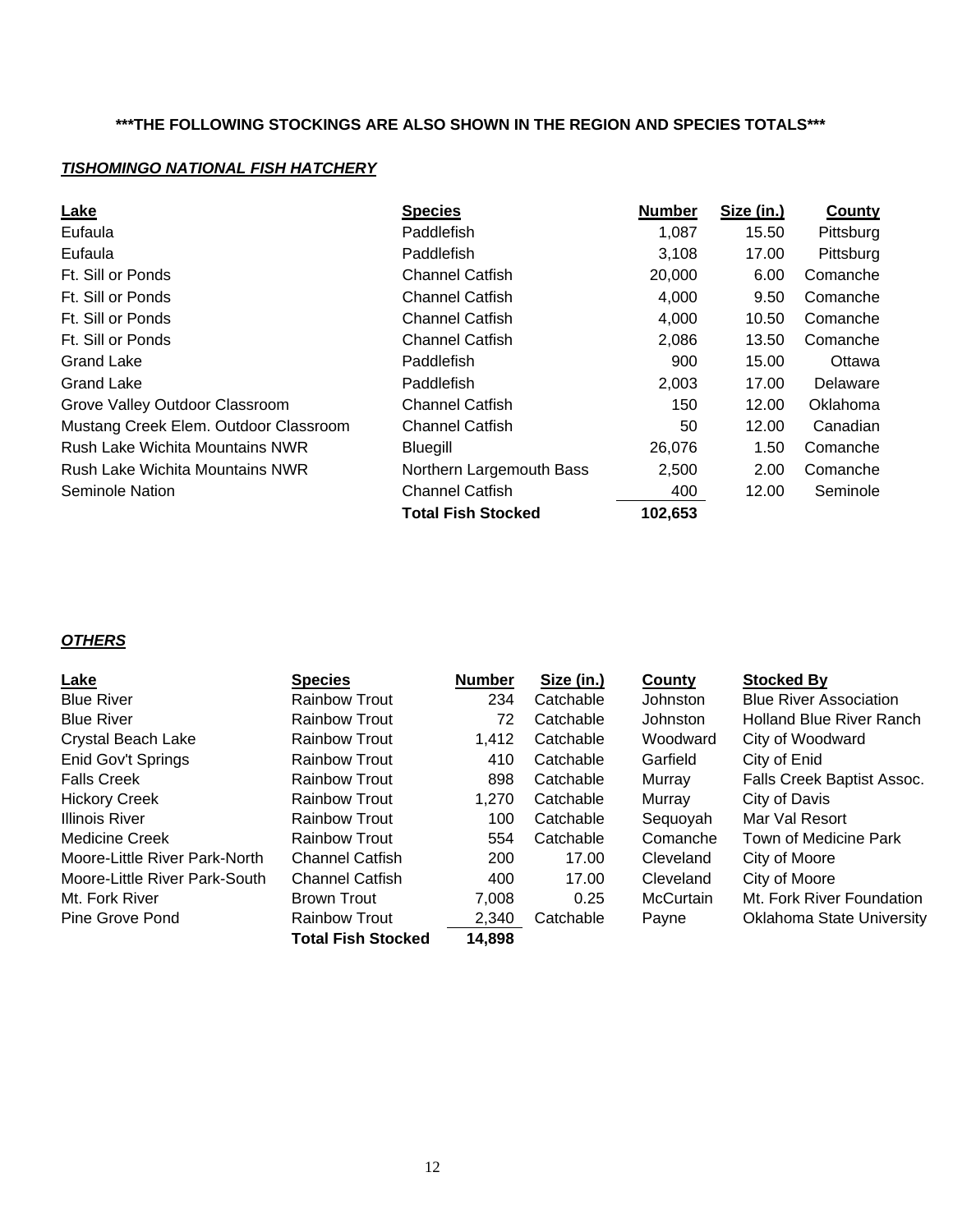#### *BLUE CATFISH*

| <b>Region</b>          | Lake                             | <b>Number</b> | <b>Size</b> | <b>County</b>    |
|------------------------|----------------------------------|---------------|-------------|------------------|
| <b>SWR</b>             | <b>Medicine Creek</b>            | 300           | 14.00       | Comanche         |
| <b>SWR</b>             | Park Lane                        | 100           | 12.00       | Comanche         |
|                        | <b>Total Fish Stocked</b>        | 400           |             |                  |
| <b>BLUEGILL</b>        |                                  |               |             |                  |
| <b>NWR</b>             | <b>Carmen City</b>               | 100           | 1.00        | Alfalfa          |
| <b>NWR</b>             | Elmer                            | 150           | 4.00        | Kingfisher       |
| <b>NWR</b>             | Enid Gov't Springs               | 50            | Adult       | Garfield         |
| Central                | Moore Little River Park-North    | 85            | 5.00        | Cleveland        |
| Central                | Moore Little River Park-South    | 260           | 5.00        | Cleveland        |
| Central                | Mustang-Wildhorse Park           | 220           | 5.00        | Canadian         |
| <b>SWR</b>             | Rush Lake Wichita Mountains NWR  | 26,076        | 1.50        | Comanche         |
|                        | <b>Total Fish Stocked</b>        | 26,941        |             |                  |
| <b>BROWN TROUT</b>     |                                  |               |             |                  |
| <b>ECR</b>             | <b>Illinois River</b>            | 17,281        | 6.00        | Sequoyah         |
| <b>ECR</b>             | <b>Illinois River</b>            | 2,510         | 11.00       | Sequoyah         |
| <b>SER</b>             | Mt. Fork River                   | 7,008         | 0.25        | McCurtain        |
| <b>SER</b>             | Mt. Fork River                   | 1,772         | 5.00        | McCurtain        |
| <b>SER</b>             | Mt. Fork River                   | 24,953        | 6.00        | McCurtain        |
| <b>SER</b>             | Mt. Fork River                   | 2,238         | 7.00        | <b>McCurtain</b> |
| <b>SER</b>             | Mt. Fork River                   | 6,000         | 11.00       | <b>McCurtain</b> |
|                        | <b>Total Fish Stocked</b>        | 61,762        |             |                  |
| <b>CHANNEL CATFISH</b> |                                  |               |             |                  |
| <b>ECR</b>             | <b>Adair State Park</b>          | 900           | 9.00        | Adair            |
| <b>SWR</b>             | Adams                            | 225           | 9.00        | Washita          |
| Central                | Beggs City                       | 4,560         | 7.00        | Okmulgee         |
| <b>SWR</b>             | <b>Binger Outdoor Classroom</b>  | 100           | 12.00       | Caddo            |
| <b>NWR</b>             | <b>Black Kettle</b>              | 2,950         | 9.00        | Roger Mills      |
| <b>SCR</b>             | <b>Blue River</b>                | 8,972         | 12.00       | Johnston         |
| <b>SCR</b>             | <b>Blue River</b>                | 2,025         | 13.00       | Johnston         |
| <b>NWR</b>             | <b>Boiling Springs</b>           | 120           | 10.00       | Woodward         |
| <b>SER</b>             | <b>Boney Ridge USFS</b>          | 302           | 8.00        | Leflore          |
| <b>NWR</b>             | <b>Bonham Pond</b>               | 230           | 10.00       | Alfalfa          |
| <b>SER</b>             | <b>Boswell State Pk</b>          | 615           | 9.00        | Choctaw          |
| <b>SER</b>             | <b>Brock Lake</b>                | 403           | 8.00        | McCurtain        |
| <b>NER</b>             | Broken Arrow Optimist Club Derby | 115           | 19.00       | Tulsa            |
| <b>SWR</b>             | <b>Burtschi</b>                  | 900           | 10.00       | Grady            |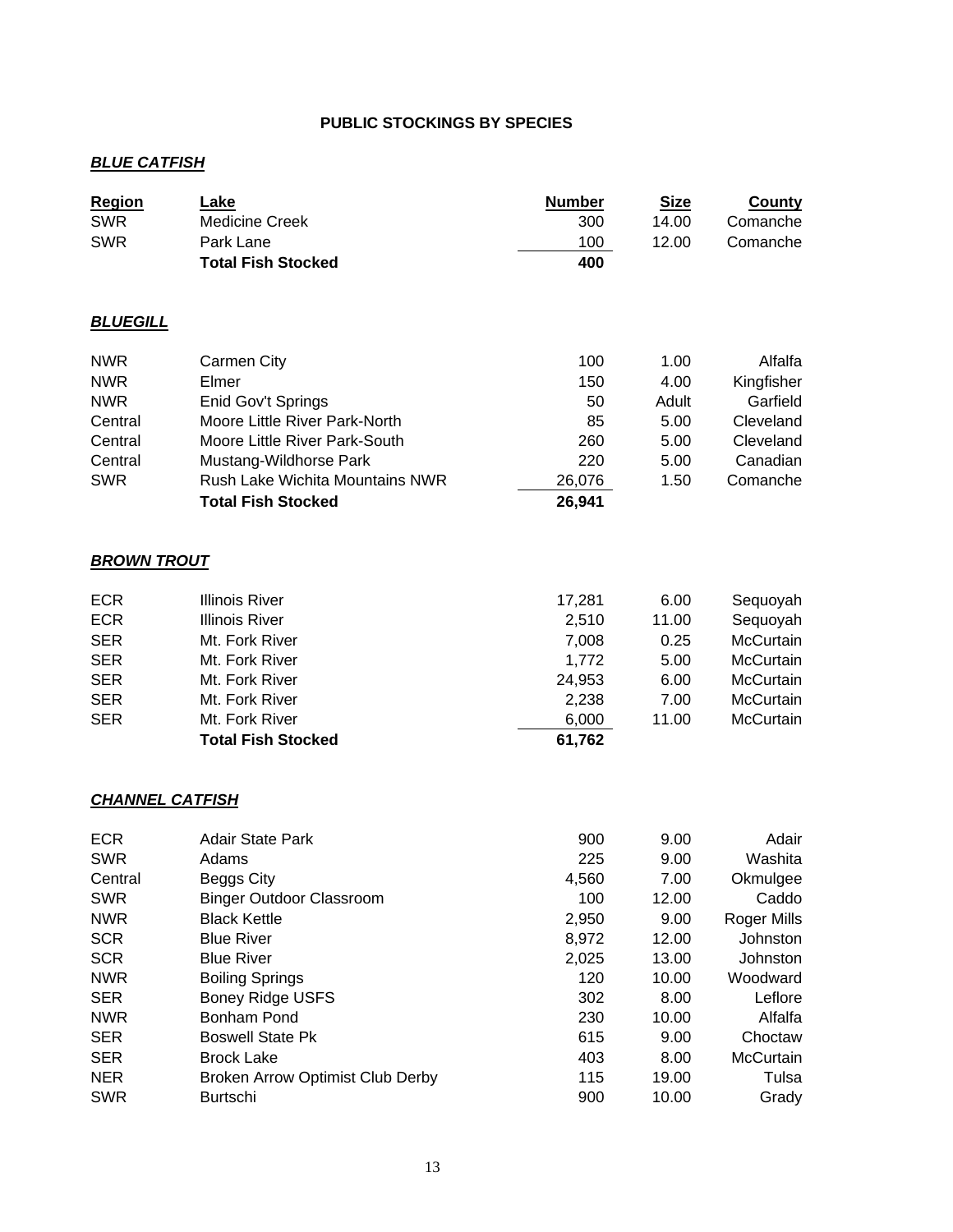## *CHANNEL CATFISH*

| C-48 USFS<br><b>SER</b><br>100<br>8.00<br><b>McCurtain</b><br>7,320<br>Leflore<br><b>SER</b><br><b>Carl Albert</b><br>7.00<br><b>SER</b><br>9.00<br>Carlton<br>Latimer<br>2,083<br><b>NWR</b><br>570<br>Alfalfa<br>10.00<br><b>Carmen City</b><br><b>SER</b><br>3,698<br>Leflore<br>Cedar<br>9.00<br><b>NWR</b><br>400<br>Chambers<br>10.00<br><b>Beaver</b><br>204<br><b>Choctaw-Choctaw Creek Park</b><br>9.00<br>Oklahoma<br>Central<br>804<br>Choctaw-Ten Acre<br>9.00<br>Oklahoma<br>Central<br>500<br><b>NER</b><br>9.00<br>Chouteau Bridge Pond<br>Wagoner |
|-------------------------------------------------------------------------------------------------------------------------------------------------------------------------------------------------------------------------------------------------------------------------------------------------------------------------------------------------------------------------------------------------------------------------------------------------------------------------------------------------------------------------------------------------------------------|
|                                                                                                                                                                                                                                                                                                                                                                                                                                                                                                                                                                   |
|                                                                                                                                                                                                                                                                                                                                                                                                                                                                                                                                                                   |
|                                                                                                                                                                                                                                                                                                                                                                                                                                                                                                                                                                   |
|                                                                                                                                                                                                                                                                                                                                                                                                                                                                                                                                                                   |
|                                                                                                                                                                                                                                                                                                                                                                                                                                                                                                                                                                   |
|                                                                                                                                                                                                                                                                                                                                                                                                                                                                                                                                                                   |
|                                                                                                                                                                                                                                                                                                                                                                                                                                                                                                                                                                   |
|                                                                                                                                                                                                                                                                                                                                                                                                                                                                                                                                                                   |
|                                                                                                                                                                                                                                                                                                                                                                                                                                                                                                                                                                   |
| <b>SER</b><br>Church<br>6,408<br>7.00<br>Latimer                                                                                                                                                                                                                                                                                                                                                                                                                                                                                                                  |
| <b>SER</b><br>9.00<br>3,034<br>Pushmataha<br>Clayton                                                                                                                                                                                                                                                                                                                                                                                                                                                                                                              |
| 920<br><b>Clearview City</b><br>4.50<br>Okfuskee<br>Central                                                                                                                                                                                                                                                                                                                                                                                                                                                                                                       |
| <b>SER</b><br>Coon Creek<br>1,361<br>9.00<br>Latimer                                                                                                                                                                                                                                                                                                                                                                                                                                                                                                              |
| <b>SER</b><br>680<br>Crooked Branch<br>8.00<br>Leflore                                                                                                                                                                                                                                                                                                                                                                                                                                                                                                            |
| Crosslin Park Pond<br>440<br>Garfield<br><b>NWR</b><br>10.00                                                                                                                                                                                                                                                                                                                                                                                                                                                                                                      |
| <b>NWR</b><br>240<br>10.00<br>Woodward<br>Crystal Beach Lake                                                                                                                                                                                                                                                                                                                                                                                                                                                                                                      |
| <b>NCR</b><br>200<br>Cushing H S Pond<br>12.00<br>Payne                                                                                                                                                                                                                                                                                                                                                                                                                                                                                                           |
| <b>SWR</b><br>200<br>Cyril Park Pond<br>11.00<br>Caddo                                                                                                                                                                                                                                                                                                                                                                                                                                                                                                            |
| 880<br>10.00<br>Cleveland<br>Central<br>Dahlgren                                                                                                                                                                                                                                                                                                                                                                                                                                                                                                                  |
| <b>NER</b><br>550<br>9.00<br>Wagoner<br>Dale Zachary                                                                                                                                                                                                                                                                                                                                                                                                                                                                                                              |
| 1,320<br>4.50<br>Lincoln<br>Central<br>Davenport                                                                                                                                                                                                                                                                                                                                                                                                                                                                                                                  |
| Deer Creek Elem. Outdoor Classroom<br>80<br>14.00<br>Oklahoma<br>Central                                                                                                                                                                                                                                                                                                                                                                                                                                                                                          |
| 660<br>10.00<br>Oklahoma<br>Central<br>Del City-Eagle Lake                                                                                                                                                                                                                                                                                                                                                                                                                                                                                                        |
| <b>SCR</b><br>300<br>12.00<br>Dick's Pond Tishomingo NWR<br>Johnston                                                                                                                                                                                                                                                                                                                                                                                                                                                                                              |
| <b>SCR</b><br>200<br>Durant Hatchery Jake Day Pond<br>14.00<br>Johnston                                                                                                                                                                                                                                                                                                                                                                                                                                                                                           |
| 800<br>Edmond-Bickham & Rudkin<br>10.00<br>Oklahoma<br>Central                                                                                                                                                                                                                                                                                                                                                                                                                                                                                                    |
| Central<br><b>Edmond-Hafer Park</b><br>50<br>10.00<br>Oklahoma                                                                                                                                                                                                                                                                                                                                                                                                                                                                                                    |
| 100<br><b>Edmond-Mitch Park Pond</b><br>10.00<br>Oklahoma<br>Central                                                                                                                                                                                                                                                                                                                                                                                                                                                                                              |
| <b>NWR</b><br>Elmer<br>2,412<br>9.00<br>Kingfisher                                                                                                                                                                                                                                                                                                                                                                                                                                                                                                                |
| <b>NWR</b><br>400<br>13.00<br>Kingfisher<br>Elmer                                                                                                                                                                                                                                                                                                                                                                                                                                                                                                                 |
| <b>SWR</b><br><b>Elmer Thomas WMWR</b><br>1,440<br>9.00<br>Comanche                                                                                                                                                                                                                                                                                                                                                                                                                                                                                               |
| <b>SWR</b><br><b>Elmer Thomas WMWR</b><br>1,760<br>10.00<br>Comanche                                                                                                                                                                                                                                                                                                                                                                                                                                                                                              |
| <b>SWR</b><br><b>Elmer Thomas WMWR</b><br>2,800<br>11.00<br>Comanche                                                                                                                                                                                                                                                                                                                                                                                                                                                                                              |
| <b>NWR</b><br>Garfield<br>165<br>10.00<br>Enid Gov't Springs                                                                                                                                                                                                                                                                                                                                                                                                                                                                                                      |
| <b>NWR</b><br>Enid Meadow Lake<br>480<br>10.00<br>Garfield                                                                                                                                                                                                                                                                                                                                                                                                                                                                                                        |
| <b>NCR</b><br><b>Evans Pond</b><br>50<br>12.00<br>Payne                                                                                                                                                                                                                                                                                                                                                                                                                                                                                                           |
| <b>SWR</b><br>100<br><b>Fletcher Pond</b><br>14.00<br>Comanche                                                                                                                                                                                                                                                                                                                                                                                                                                                                                                    |
| <b>SWR</b><br>Ft. Cobb<br>2,584<br>7.00<br>Caddo                                                                                                                                                                                                                                                                                                                                                                                                                                                                                                                  |
| 400<br><b>NER</b><br>Ft. Gibson WMA<br>9.00<br>Wagoner                                                                                                                                                                                                                                                                                                                                                                                                                                                                                                            |
| 20,000<br><b>SWR</b><br>Ft. Sill or Ponds<br>6.00<br>Comanche                                                                                                                                                                                                                                                                                                                                                                                                                                                                                                     |
| <b>SWR</b><br>Ft. Sill or Ponds<br>4,000<br>9.50<br>Comanche                                                                                                                                                                                                                                                                                                                                                                                                                                                                                                      |
| <b>SWR</b><br>Ft. Sill or Ponds<br>4,000<br>10.50<br>Comanche                                                                                                                                                                                                                                                                                                                                                                                                                                                                                                     |
| <b>SWR</b><br>Ft. Sill or Ponds<br>13.50<br>Comanche<br>2,086                                                                                                                                                                                                                                                                                                                                                                                                                                                                                                     |
| <b>NWR</b><br>Alfalfa<br>G S Plains<br>19,296<br>2.00                                                                                                                                                                                                                                                                                                                                                                                                                                                                                                             |
| <b>SWR</b><br>200<br>Geronimo<br>13.00<br>Comanche                                                                                                                                                                                                                                                                                                                                                                                                                                                                                                                |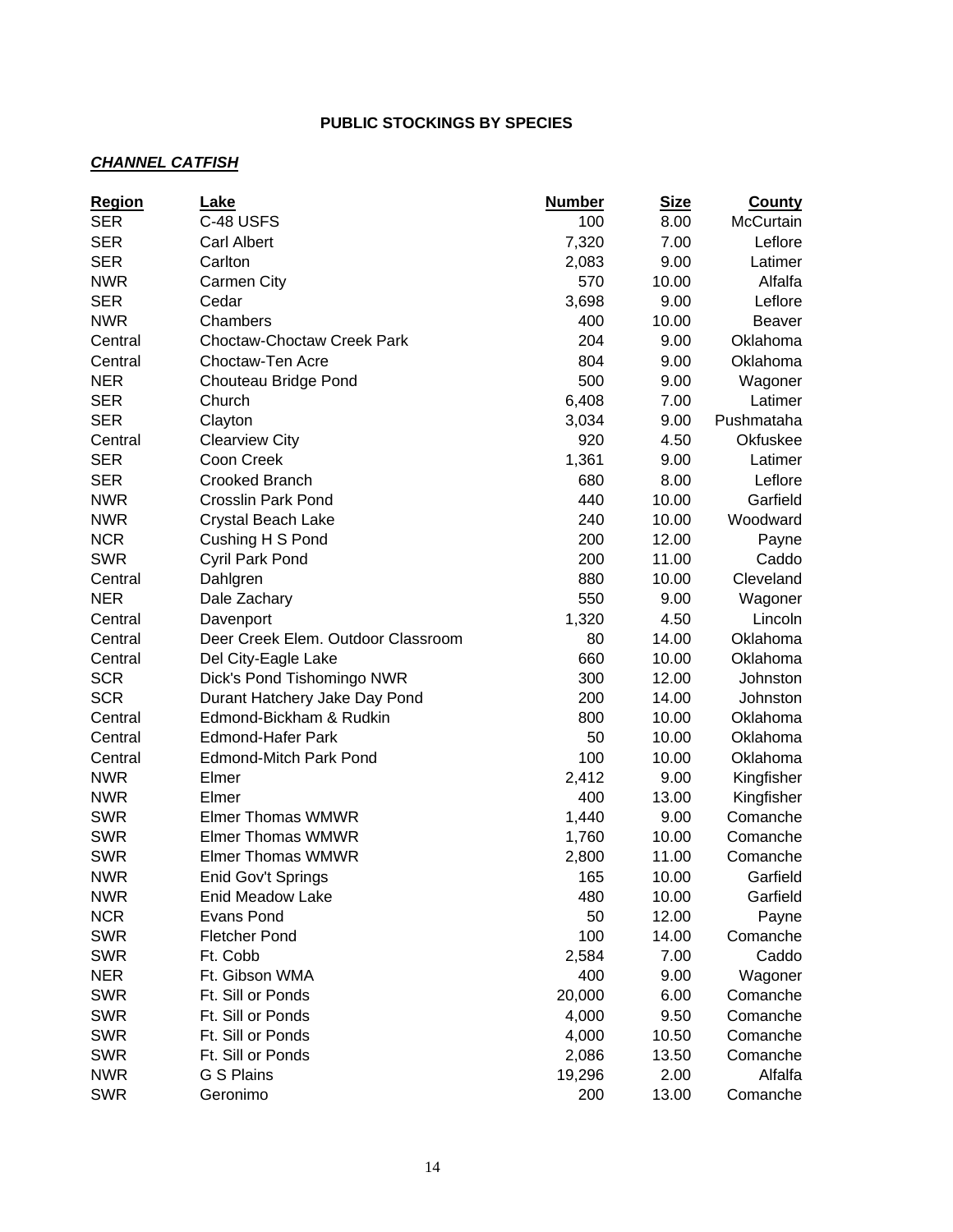## *CHANNEL CATFISH*

| <b>Region</b> | Lake                                                           | <b>Number</b> | <b>Size</b>    | <b>County</b>          |
|---------------|----------------------------------------------------------------|---------------|----------------|------------------------|
| Central       | Grove Valley Outdoor Classroom                                 | 150           | 12.00          | Oklahoma               |
| Central       | <b>Guthrie Highland Park</b>                                   | 125           | 10.00          | Logan                  |
| Central       | <b>Guthrie-Mineral Wells</b>                                   | 325           | 10.00          | Logan                  |
| <b>NWR</b>    | Guymon-Sunset                                                  | 680           | 10.00          | Texas                  |
| <b>SWR</b>    | Hall                                                           | 180           | 11.00          | Harmon                 |
| Central       | Harrah-Heritage Park                                           | 204           | 9.00           | Oklahoma               |
| <b>SWR</b>    | Helen                                                          | 400           | 13.00          | Comanche               |
| <b>SER</b>    | <b>Higgins Office Pond</b>                                     | 100           | 14.00          | Latimer                |
| <b>ECR</b>    | Honor Hgt. Park                                                | 400           | 9.00           | Muskogee               |
| <b>ECR</b>    | Honor Hgt. Park                                                | 400           | 13.00          | Muskogee               |
| Central       | Hughes Co. Conservation District                               | 200           | 12.00          | Hughes                 |
| Central       | <b>Hungry Goat</b>                                             | 760           | 10.00          | Creek                  |
| <b>SWR</b>    | Hunter Park/Kiowa                                              | 500           | 11.00          | Kiowa                  |
| <b>SER</b>    | <b>Hunter Pool</b>                                             | 500           | 8.00           | McCurtain              |
| <b>SWR</b>    | Jap Beaver                                                     | 1,304         | 9.00           | Jefferson              |
| Central       | Jim Hall Lake                                                  | 18,000        | 7.00           | Okfuskee               |
| Central       | Jones-Battey Mulhausen Park                                    | 440           | 10.00          | Oklahoma               |
| <b>SER</b>    | Kulli USFS                                                     | 700           | 8.00           | McCurtain              |
| Central       | <b>Langston University</b>                                     | 12,480        | 4.50           | Logan                  |
| Central       | Lexington WMA                                                  | 800           | 9.00           | Cleveland              |
| <b>SWR</b>    | Liberty                                                        | 300           | 11.00          | Comanche               |
| Central       | Liberty Lake                                                   | 7,884         | 7.00           | Logan                  |
| <b>SCR</b>    | <b>Madill City</b>                                             | 821           | 8.00           | Marshall               |
| <b>SCR</b>    | <b>Madill City</b>                                             | 100           | 12.00          | Marshall               |
| <b>NER</b>    | Maple Park                                                     | 150           | 9.00           | Wagoner                |
| <b>SCR</b>    | Marietta Falconhead                                            | 200           | 12.00          | Love                   |
| <b>NCR</b>    | <b>Marland Mansion</b>                                         | 200           | 12.00          | Kay                    |
| <b>SWR</b>    | <b>Medicine Creek</b>                                          | 1,010         | 13.00          | Comanche               |
| Central       |                                                                |               | 6.50           | Lincoln                |
| <b>SER</b>    | <b>Meeker City</b>                                             | 10,240<br>100 | 9.00           | McCurtain              |
|               | Midway USFS                                                    |               |                |                        |
| Central       | Midwest City-Soldier Creek                                     | 200<br>120    | 12.00<br>10.00 | Oklahoma               |
| Central       | Moore Little River Park-North                                  | 100           |                | Cleveland              |
| Central       | Moore Little River Park-North                                  |               | 14.00          | Cleveland<br>Cleveland |
| Central       | Moore Little River Park-North<br>Moore Little River Park-South | 200           | 17.00          |                        |
| Central       |                                                                | 120           | 10.00          | Cleveland              |
| Central       | Moore Little River Park-South                                  | 200           | 14.00          | Cleveland              |
| Central       | Moore Little River Park-South                                  | 400           | 17.00          | Cleveland              |
| Central       | Moore-Buck Thomas                                              | 240           | 10.00          | Cleveland              |
| <b>ECR</b>    | <b>Muldrow City Ponds</b>                                      | 1,000         | 9.00           | Sequoyah               |
| Central       | Mustang Creek Elem. Outdoor Classroom                          | 50            | 12.00          | Canadian               |
| Central       | Mustang Creek Elem. Outdoor Classroom                          | 50            | 14.00          | Canadian               |
| Central       | Mustang-Wildhorse Park                                         | 400           | 10.00          | Canadian               |
| Central       | Mustang-Wildhorse Park                                         | 450           | 12.00          | Canadian               |
| <b>SER</b>    | Nanih Waiya                                                    | 5,257         | 9.00           | Pushmataha             |
| <b>NER</b>    | Natural Falls State Park                                       | 350           | 9.00           | Delaware               |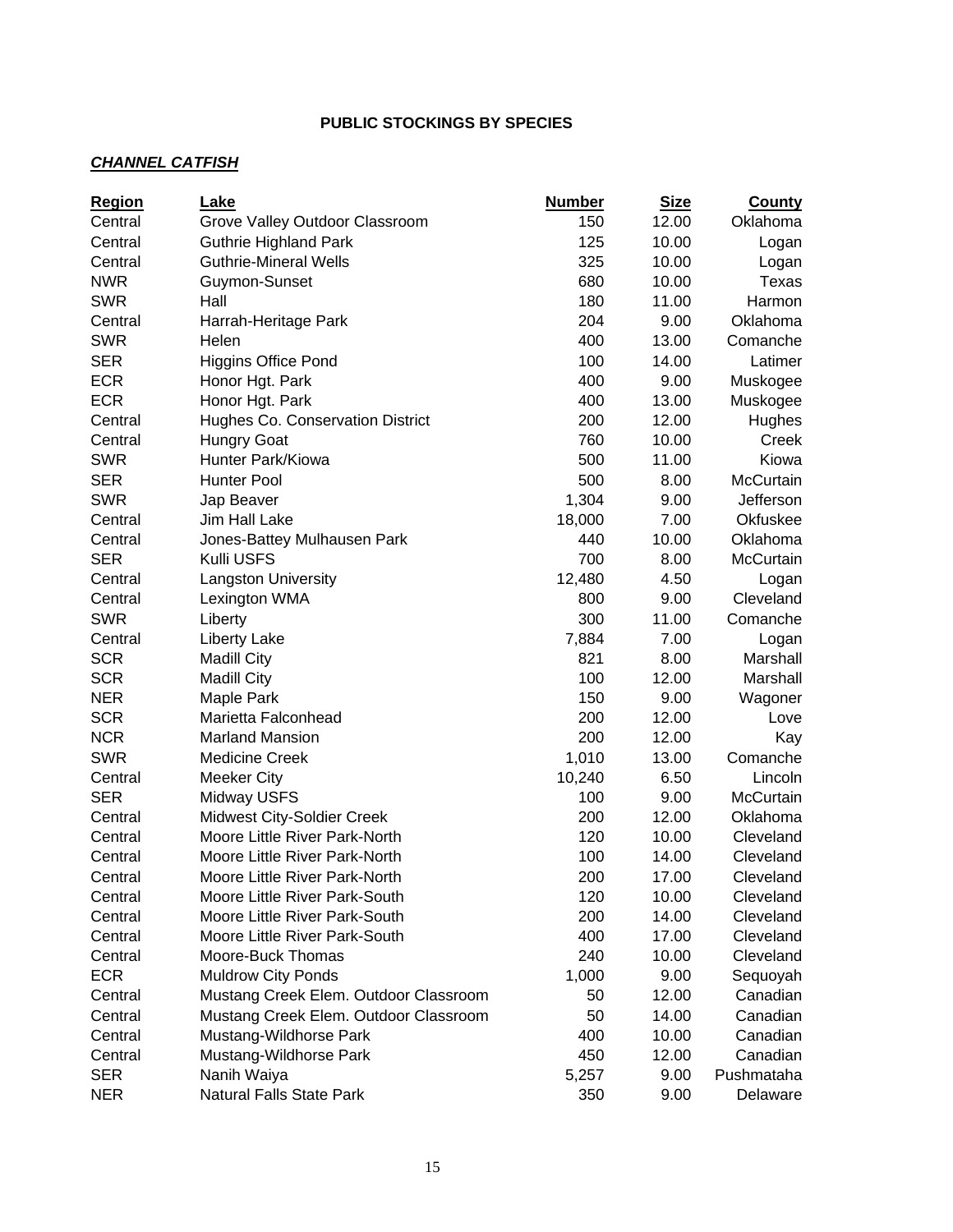## *CHANNEL CATFISH*

| <b>Region</b> | Lake                              | <b>Number</b> | <b>Size</b> | <b>County</b>      |
|---------------|-----------------------------------|---------------|-------------|--------------------|
| Central       | <b>Nichols Park</b>               | 1,800         | 4.50        | Okmulgee           |
| Central       | Norman-Griffin Park               | 504           | 9.00        | Cleveland          |
| Central       | Norman-Griffin Park               | 450           | 12.00       | Cleveland          |
| Central       | Norman-Lions Park                 | 600           | 9.00        | Cleveland          |
| Central       | Norman-Sutton Wilderness Area     | 522           | 9.00        | Cleveland          |
| Central       | Norman-Willow Pond                | 300           | 12.00       | Cleveland          |
| Central       | <b>OKC-Crystal Lake</b>           | 300           | 12.00       | Oklahoma           |
| Central       | <b>OKC-Dolese Park Pond</b>       | 150           | 12.00       | Oklahoma           |
| Central       | <b>OKC-Dolese Park Pond</b>       | 183           | 13.00       | Oklahoma           |
| Central       | OKC-Eagle Ridge                   | 100           | 14.00       | Oklahoma           |
| Central       | <b>OKC-Edwards Park Pond</b>      | 300           | 4.00        | Oklahoma           |
| Central       | <b>OKC-Edwards Park Pond</b>      | 550           | 12.00       | Oklahoma           |
| Central       | <b>OKC-Edwards Park Pond</b>      | 473           | 13.00       | Oklahoma           |
| Central       | <b>OKC-Edwards Park Pond</b>      | 150           | 14.00       | Oklahoma           |
| Central       | <b>OKC-Edwards Park Pond</b>      | 160           | 16.00       | Oklahoma           |
| Central       | <b>OKC-Edwards Park Pond</b>      | 123           | 18.00       | Oklahoma           |
| Central       | OKC-Santa Fe Clinic Pond          | 200           | 12.00       | Oklahoma           |
| Central       | OKC-Santa Fe Clinic Pond          | 68            | 16.00       | Oklahoma           |
| Central       | Okmulgee Kiddie #1                | 600           | 12.00       | Okmulgee           |
| Central       | Okmulgee Kiddie #1                | 200           | 14.00       | Okmulgee           |
| Central       | Okmulgee Kiddie #2                | 600           | 12.00       | Okmulgee           |
| Central       | Okmulgee Kiddie #2                | 200           | 14.00       | Okmulgee           |
| <b>SER</b>    | Ozzie Cobb                        | 6,980         | 9.00        | Pushmataha         |
| <b>SWR</b>    | Park Lane                         | 200           | 13.00       | Comanche           |
| <b>SWR</b>    | Park Lane                         | 100           | 14.00       | Comanche           |
| <b>NCR</b>    | Pawnee Bill State Park            | 100           | 12.00       | Pawnee             |
| <b>SER</b>    | Pushmataha WMA                    | 100           | 14.00       | Pushmataha         |
| <b>SWR</b>    | <b>Quartz Mountain State Park</b> | 1,000         | 13.00       | Greer              |
| <b>SER</b>    | Raymond Gary                      | 15,920        | 9.00        | Choctaw            |
| <b>SWR</b>    | <b>Red Rock Pond</b>              | 100           | 11.00       | Caddo              |
| <b>SER</b>    | Schooler                          | 1,404         | 8.00        | Choctaw            |
| Central       | <b>Seminole Nation</b>            | 400           | 12.00       | Seminole           |
| <b>SER</b>    | Shale Pit Pond                    | 101           | 8.00        | Leflore            |
| Central       | Shawnee #1                        | 14,000        | 4.50        | Pottawatomie       |
| Central       | Shawnee #2                        | 11,400        | 4.50        | Pottawatomie       |
| Central       | Shawnee Clinic Pond               | 200           | 14.00       | Pottawatomie       |
| <b>NWR</b>    | Skipout                           | 1,900         | 9.00        | Roger Mills        |
| Central       | Sportsman                         | 14,160        | 7.00        | Seminole           |
| <b>NWR</b>    | <b>Spring Creek</b>               | 1,675         | 9.00        | <b>Roger Mills</b> |
| Central       | <b>Stanley Draper</b>             | 5,420         | 4.00        | Cleveland          |
| Central       | <b>Stanley Draper</b>             | 3,680         | 4.50        | Cleveland          |
| <b>SER</b>    | State Vet Hosp.                   | 880           | 4.50        | Latimer            |
| <b>SWR</b>    | <b>Sultan Park</b>                | 400           | 11.00       | Cotton             |
| <b>ECR</b>    | Taft                              | 3,540         | 7.00        | Muskogee           |
| <b>SER</b>    | <b>Teal Lake USFS</b>             | 680           | 8.00        | McCurtain          |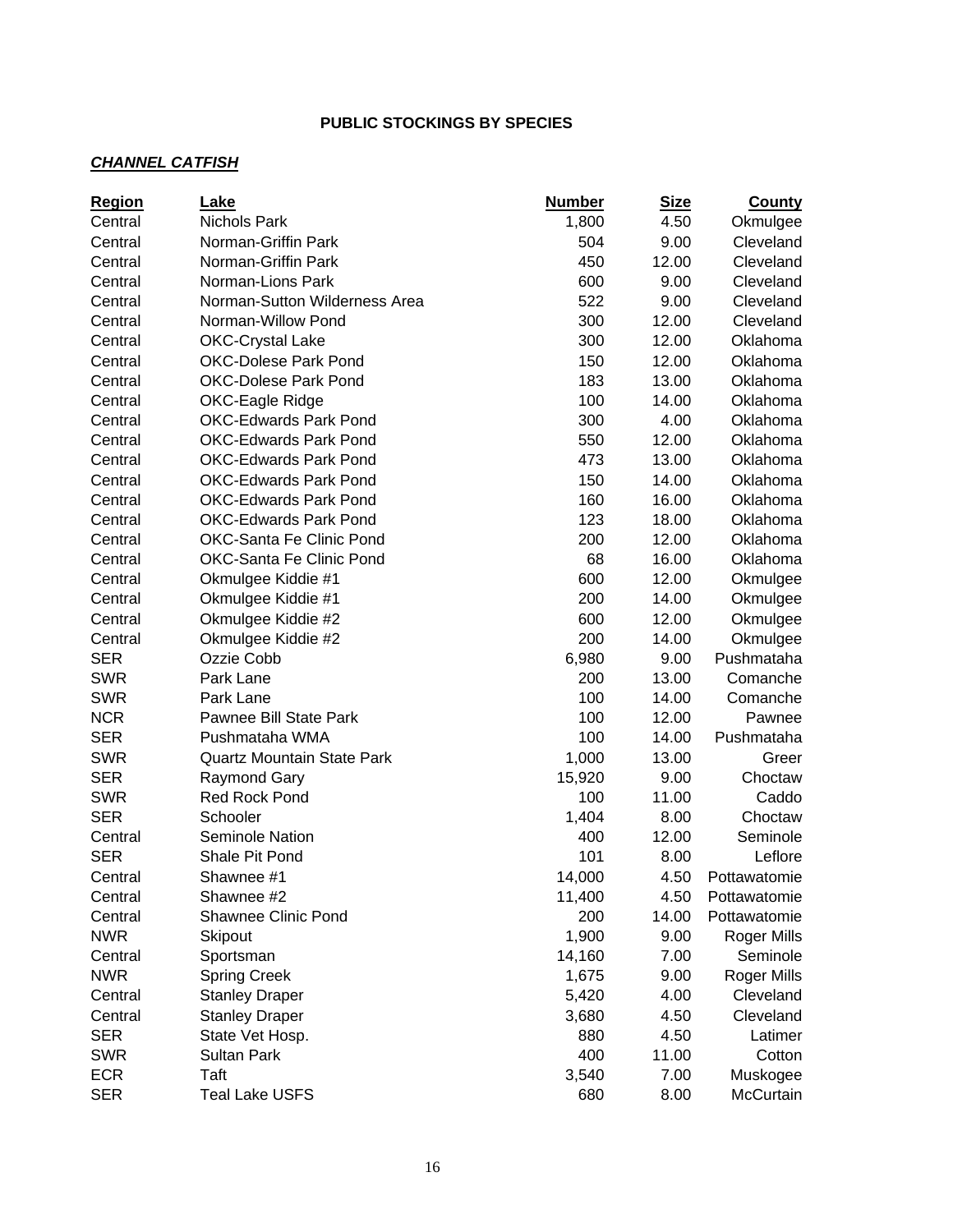#### *CHANNEL CATFISH*

| <b>Region</b> | Lake                      | <b>Number</b> | <b>Size</b> | <b>County</b> |
|---------------|---------------------------|---------------|-------------|---------------|
| <b>SWR</b>    | Temple City               | 650           | 11.00       | Cotton        |
| Central       | Tinker AFB Ponds          | 640           | 11.00       | Oklahoma      |
| <b>SWR</b>    | Tom Steed                 | 15,730        | 7.00        | Kiowa         |
| <b>SWR</b>    | V A Pond                  | 100           | 13.00       | Comanche      |
| <b>ECR</b>    | Vian City Lake            | 960           | 9.00        | Sequoyah      |
| <b>NWR</b>    | Vincent                   | 4,284         | 9.00        | Ellis         |
| <b>NWR</b>    | Watonga                   | 276           | 11.00       | <b>Blaine</b> |
| <b>SER</b>    | Wayne Wallace             | 3,883         | 9.00        | Latimer       |
| Central       | Wetumka                   | 6,000         | 7.00        | Hughes        |
| <b>NCR</b>    | <b>Willow Springs</b>     | 50            | 12.00       | Kay           |
| <b>SCR</b>    | <b>Wintersmith Park</b>   | 410           | 8.00        | Pontotoc      |
| <b>SCR</b>    | <b>Wintersmith Park</b>   | 112           | 12.00       | Pontotoc      |
| <b>NWR</b>    | Woodward Ag. Ex. Lake     | 800           | 10.00       | Woodward      |
| Central       | Yukon Mulvey's Pond       | 600           | 9.00        | Canadian      |
| Central       | Yukon Robertson Pond      | 100           | 10.00       | Canadian      |
| Central       | Yukon Welch Park          | 400           | 10.00       | Canadian      |
|               | <b>Total Fish Stocked</b> | 315,350       |             |               |

## *FLORIDA LARGEMOUTH BASS*

| <b>SCR</b> | Arbuckle                | 79,332  | 1.50 | Murray          |
|------------|-------------------------|---------|------|-----------------|
| Central    | Beggs City              | 7,604   | 1.50 | Okmulgee        |
| <b>NER</b> | <b>Bixhoma</b>          | 10,960  | 1.50 | Wagoner         |
| <b>SER</b> | <b>Broken Bow</b>       | 283,715 | 1.50 | McCurtain       |
| <b>SER</b> | Carlton                 | 5,186   | 1.50 | Latimer         |
| <b>SER</b> | Cedar                   | 7,800   | 1.50 | Leflore         |
| <b>SER</b> | Clayton                 | 7,488   | 1.50 | Pushmataha      |
| <b>SWR</b> | Comanche City           | 7,856   | 1.50 | <b>Stephens</b> |
| <b>SER</b> | Coon Creek              | 3,396   | 1.50 | Latimer         |
| <b>SWR</b> | Crowder/Washita         | 6,004   | 1.50 | Washita         |
| Central    | <b>Dripping Springs</b> | 114,970 | 1.50 | Okmulgee        |
| <b>SWR</b> | Fuqua                   | 15,000  | 1.50 | <b>Stephens</b> |
| Central    | <b>Holdenville City</b> | 77,004  | 1.25 | Hughes          |
| <b>SCR</b> | Murray                  | 194,302 | 1.50 | Carter          |
| Central    | Okemah City             | 76,104  | 1.50 | Okfuskee        |
| Central    | Okmulgee                | 53,836  | 1.50 | Okmulgee        |
| <b>ECR</b> | Onapa City              | 6,201   | 1.50 | McIntosh        |
| Central    | Prague                  | 25,704  | 1.50 | Lincoln         |
| <b>NCR</b> | Skiatook                | 112,030 | 1.50 | Osage           |
| Central    | Sportsman               | 35,434  | 1.50 | Seminole        |
| <b>ECR</b> | Taft                    | 5,978   | 1.50 | Muskogee        |
| <b>SCR</b> | Texoma/Bryan            | 81,209  | 1.50 | <b>Bryan</b>    |
| <b>SCR</b> | Texoma/Marshall         | 26,899  | 1.00 | Marshall        |
| <b>SCR</b> | Texoma/Marshall         | 264,780 | 1.50 | Marshall        |
|            |                         |         |      |                 |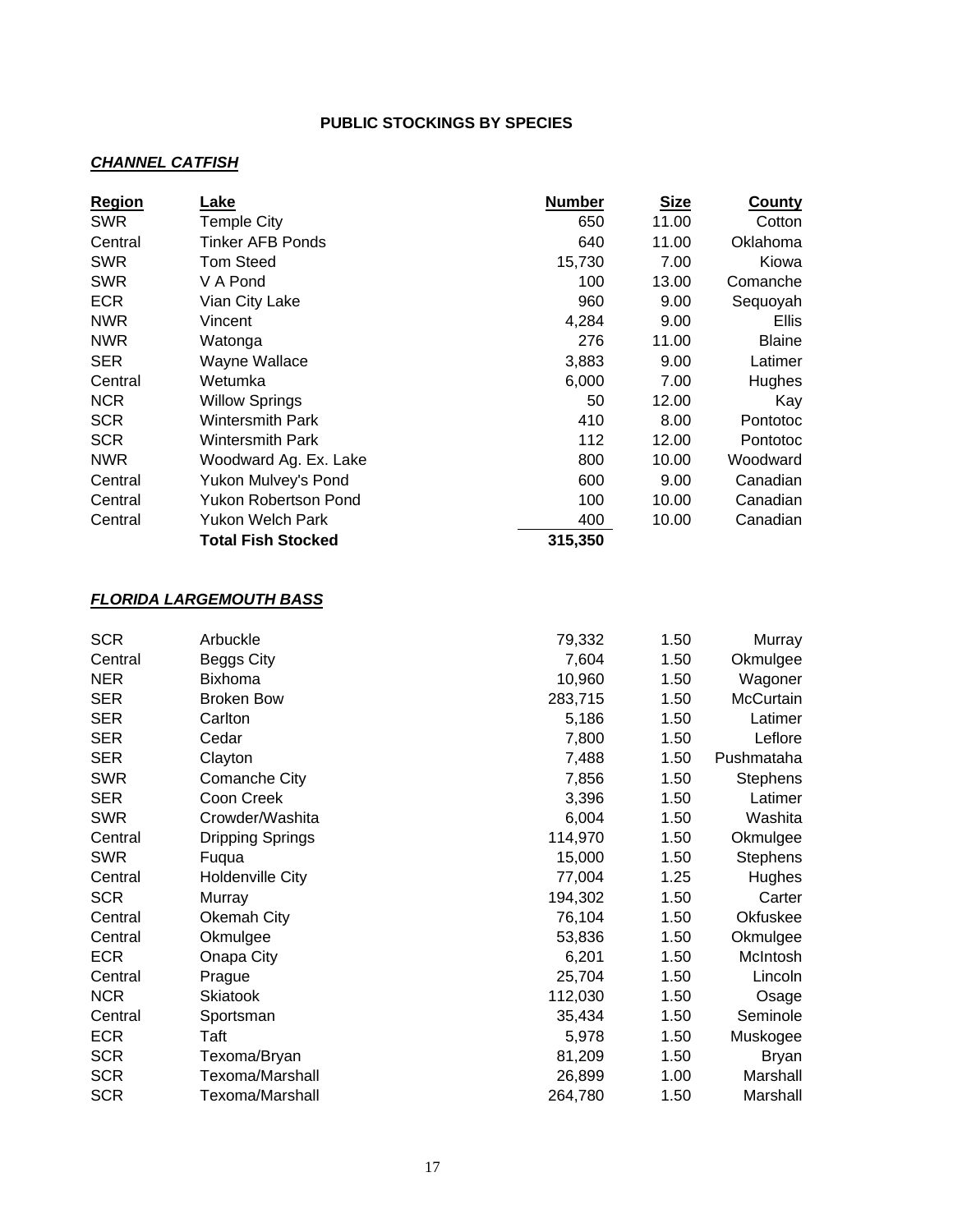## *FLORIDA LARGEMOUTH BASS*

| <b>Region</b> | Lake                      | <b>Number</b> | <b>Size</b> | County    |
|---------------|---------------------------|---------------|-------------|-----------|
| Central       | <b>Thunderbird Lake</b>   | 121,454       | 1.50        | Cleveland |
| <b>SER</b>    | Wayne Wallace             | 9,389         | 1.50        | Latimer   |
| Central       | Weleetka                  | 5.611         | 1.50        | Okfuskee  |
| Central       | Wetumka                   | 16.983        | 1.50        | Hughes    |
| <b>SCR</b>    | Wister                    | 80,002        | 1.50        | Leflore   |
|               | <b>Total Fish Stocked</b> | 1,742,231     |             |           |

## *HYBRID STRIPED BASS*

| <b>SWR</b> | Altus Lugert              | 13,760  | 1.50 | Greer     |
|------------|---------------------------|---------|------|-----------|
| <b>SWR</b> | Altus Lugert              | 50,560  | 2.00 | Greer     |
| <b>NCR</b> | <b>Birch</b>              | 11,400  | 1.25 | Osage     |
| <b>NWR</b> | Chambers                  | 200     | 1.50 | Beaver    |
| <b>SWR</b> | Ft. Cobb                  | 41,000  | 1.50 | Caddo     |
| <b>NER</b> | <b>Grand Lake</b>         | 10,500  | 1.50 | Delaware  |
| Central    | Overholser                | 41,650  | 1.25 | Oklahoma  |
| Central    | Overholser                | 70,560  | 1.50 | Oklahoma  |
| <b>NCR</b> | <b>Skiatook</b>           | 18,960  | 1.25 | Osage     |
| <b>NCR</b> | <b>Skiatook</b>           | 62,444  | 2.00 | Osage     |
| <b>NCR</b> | Sooner                    | 34,000  | 2.00 | Noble     |
| <b>SWR</b> | <b>Tom Steed</b>          | 10,800  | 2.00 | Kiowa     |
| <b>SWR</b> | <b>Tom Steed</b>          | 44,080  | 2.50 | Kiowa     |
| <b>SWR</b> | Waurika                   | 106,024 | 1.50 | Jefferson |
|            | <b>Total Fish Stocked</b> | 515,938 |      |           |

#### *HYBRID SUNFISH*

| <b>SCR</b> | Big 5 Fishing Clinic         | 125   | 5.00 | Marshall  |
|------------|------------------------------|-------|------|-----------|
| <b>SCR</b> | Big 5 Fishing Clinic         | 390   | 6.00 | Marshall  |
| <b>SCR</b> | <b>Falls Creek</b>           | 200   | 5.00 | Murray    |
| Central    | Norman-Griffin Park          | 250   | 5.00 | Cleveland |
| Central    | <b>OKC-Crystal Lake</b>      | 2,275 | 2.00 | Oklahoma  |
| Central    | <b>OKC-Edwards Park Pond</b> | 600   | 2.00 | Oklahoma  |
| Central    | OKC-Kids Lake                | 760   | 2.00 | Oklahoma  |
| Central    | OKC-Kitchen Lake             | 1,520 | 2.00 | Canadian  |
| Central    | OKC-Route 66 Park Pond A     | 800   | 2.00 | Oklahoma  |
|            | <b>Total Fish Stocked</b>    | 6.920 |      |           |

#### *NORTHERN LARGEMOUTH BASS*

| Region     | ∟ake<br><u> The Communication of the Communication of the Communication of the Communication of the Communication of the Communication of the Communication of the Communication of the Communication of the Communication of the Commun</u> | <b>Number</b> | Size | County   |
|------------|----------------------------------------------------------------------------------------------------------------------------------------------------------------------------------------------------------------------------------------------|---------------|------|----------|
| <b>SCR</b> | <b>Bell Creek Tishomingo NWR</b>                                                                                                                                                                                                             | 2.900         | 2.00 | Johnston |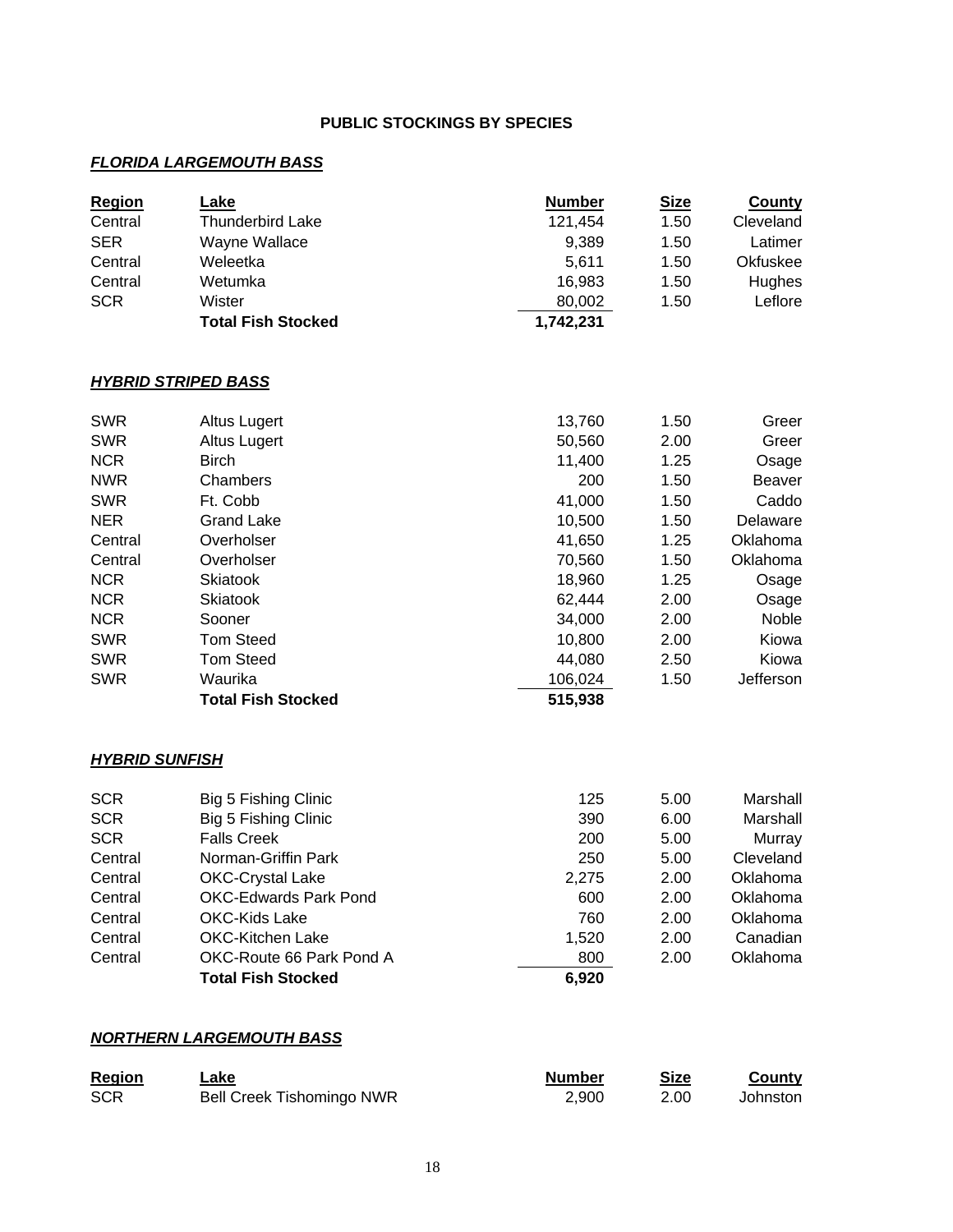## *NORTHERN LARGEMOUTH BASS*

| Region     | Lake                                   | <b>Number</b> | <b>Size</b> | County        |
|------------|----------------------------------------|---------------|-------------|---------------|
| <b>SCR</b> | Dick's Pond Tishomingo NWR             | 1,500         | 2.00        | Johnston      |
| <b>NWR</b> | Elmer                                  | 100           | 9.00        | Kingfisher    |
| <b>NWR</b> | Enid Gov't Springs                     | 50            | Adult       | Garfield      |
| <b>NWR</b> | Etling                                 | 200           | Adult       | Cimarron      |
| <b>NWR</b> | Gage City Lake                         | 1,200         | 1.00        | <b>Ellis</b>  |
| Central    | <b>OKC-South Lakes Park Pond West</b>  | 600           | 1.50        | Cleveland     |
| <b>SWR</b> | <b>Rush Lake Wichita Mountains NWR</b> | 2,500         | 2.00        | Comanche      |
| <b>NWR</b> | Watonga                                | 50            | Adult       | <b>Blaine</b> |
|            | <b>Total Fish Stocked</b>              | 9,100         |             |               |

#### *PADDLEFISH*

|            | <b>Total Fish Stocked</b> | 50,551 |       |           |
|------------|---------------------------|--------|-------|-----------|
| <b>NER</b> | Grand Lake                | 2,003  | 17.00 | Delaware  |
| <b>NER</b> | Grand Lake                | 900    | 15.00 | Ottawa    |
| Central    | Eufaula                   | 3,108  | 17.00 | Pittsburg |
| Central    | Eufaula                   | 1,087  | 15.50 | Pittsburg |
| Central    | Eufaula                   | 1,491  | 15.00 | Pittsburg |
| Central    | Eufaula                   | 9,708  | 13.00 | McIntosh  |
| Central    | Eufaula                   | 16,892 | 12.00 | Pittsburg |
| Central    | Eufaula                   | 5,528  | 11.50 | Pittsburg |
| Central    | Eufaula                   | 9,834  | 11.00 | Pittsburg |

#### *RAINBOW TROUT*

| <b>SCR</b> | <b>Blue River</b>           | 210     | 9.00      | Johnston |
|------------|-----------------------------|---------|-----------|----------|
| <b>SCR</b> | <b>Blue River</b>           | 26,292  | 11.00     | Johnston |
| <b>SCR</b> | <b>Blue River</b>           | 4,250   | 11.50     | Johnston |
| <b>SCR</b> | <b>Blue River</b>           | 1,500   | 12.00     | Johnston |
| <b>SCR</b> | <b>Blue River</b>           | 12,888  | 19.00     | Johnston |
| <b>SCR</b> | <b>Blue River</b>           | 306     | Catchable | Johnston |
| <b>NWR</b> | Crystal Beach Lake          | 1,412   | Catchable | Woodward |
| <b>NWR</b> | Enid Gov't Springs          | 410     | Catchable | Garfield |
| <b>NWR</b> | Etling                      | 3,477   | 9.00      | Cimarron |
| <b>NWR</b> | Etling                      | 194     | 19.00     | Cimarron |
| <b>SCR</b> | <b>Falls Creek</b>          | 898     | Catchable | Murray   |
| <b>SER</b> | <b>Fourche Maline River</b> | 3,662   | 9.00      | Latimer  |
| <b>SER</b> | <b>Fourche Maline River</b> | 250     | 19.00     | Latimer  |
| <b>SCR</b> | <b>Hickory Creek</b>        | 1,270   | Catchable | Murray   |
| <b>ECR</b> | Illinois River              | 1,482   | 9.00      | Sequoyah |
| <b>ECR</b> | Illinois River              | 112,631 | 11.00     | Sequoyah |
| <b>ECR</b> | Illinois River              | 4,746   | 12.00     | Sequoyah |
| <b>ECR</b> | Illinois River              | 120     | 19.00     | Sequoyah |
|            |                             |         |           |          |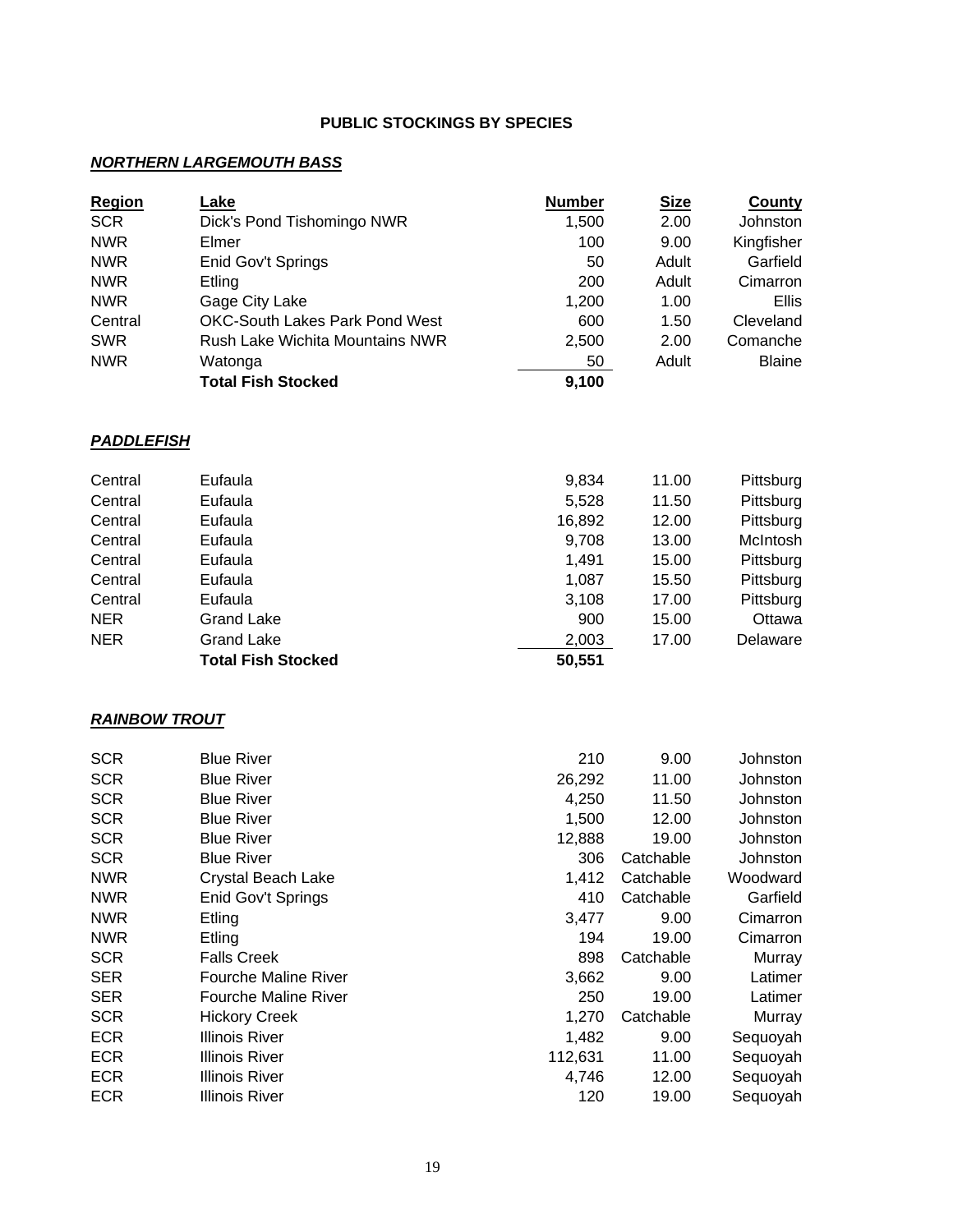## *RAINBOW TROUT*

| <b>Region</b>         | Lake                              | <b>Number</b> | <b>Size</b> | <b>County</b> |
|-----------------------|-----------------------------------|---------------|-------------|---------------|
| <b>ECR</b>            | <b>Illinois River</b>             | 100           | Catchable   | Sequoyah      |
| <b>SWR</b>            | <b>Medicine Creek</b>             | 554           | Catchable   | Comanche      |
| <b>SER</b>            | Mt. Fork River                    | 57,477        | 9.00        | McCurtain     |
| <b>SER</b>            | Mt. Fork River                    | 2,730         | 10.00       | McCurtain     |
| <b>SER</b>            | Mt. Fork River                    | 29,809        | 11.00       | McCurtain     |
| <b>SER</b>            | Mt. Fork River                    | 2,374         | 19.00       | McCurtain     |
| Central               | OKC-Dolese Park Pond              | 190           | 8.00        | Oklahoma      |
| Central               | <b>OKC-Dolese Park Pond</b>       | 1,060         | 12.00       | Oklahoma      |
| Central               | <b>OKC-Dolese Park Pond</b>       | 400           | 14.00       | Oklahoma      |
| <b>NCR</b>            | Pawhuska                          | 11,114        | 9.00        | Osage         |
| <b>NCR</b>            | Pawhuska                          | 918           | 19.00       | Osage         |
| <b>NCR</b>            | <b>Pine Grove Pond</b>            | 2,340         | Catchable   | Payne         |
| <b>SWR</b>            | <b>Quartz Mountain State Park</b> | 380           | 14.00       | Greer         |
| <b>SWR</b>            | <b>Quartz Mountain State Park</b> | 1,211         | 17.00       | Greer         |
| <b>NWR</b>            | Watonga                           | 7,768         | 9.00        | <b>Blaine</b> |
| <b>NWR</b>            | Watonga                           | 442           | 19.00       | <b>Blaine</b> |
|                       | <b>Total Fish Stocked</b>         | 294,865       |             |               |
| <b>REDEAR SUNFISH</b> |                                   |               |             |               |
| <b>NWR</b>            | Carmen City                       | 100           | 1.00        | Alfalfa       |
| <b>NWR</b>            | Elmer                             | 153,600       | 1.25        | Kingfisher    |
| <b>NWR</b>            | Elmer                             | 150           | 4.00        | Kingfisher    |
|                       | <b>Total Fish Stocked</b>         | 153,850       |             |               |
|                       |                                   |               |             |               |
| <b>SAUGER</b>         |                                   |               |             |               |
| <b>NCR</b>            | Arkansas River/Kaw Dam            | 36            | Adult       | Osage         |
| <b>ECR</b>            | <b>Illinois River</b>             | 20,650        | 2.00        | Sequoyah      |
| <b>ECR</b>            | R. S. Kerr                        | 172,256       | 0.25        | Sequoyah      |
| <b>ECR</b>            | R. S. Kerr                        | 6,690         | 2.00        | Sequoyah      |
|                       | <b>Total Fish Stocked</b>         | 199,632       |             |               |
|                       |                                   |               |             |               |
| <b>SAUGEYE</b>        |                                   |               |             |               |
| <b>SCR</b>            | Bluestem/Atoka                    | 3,700         | 1.50        | Atoka         |
| <b>NCR</b>            | Bluestem/Osage                    | 16,000        | 1.50        | Osage         |
| <b>SWR</b>            | <b>Burtschi</b>                   | 4,163         | 1.50        | Grady         |
| <b>NCR</b>            | Carl Blackwell                    | 45,600        | 1.25        | Payne         |
| <b>NCR</b>            | Carl Blackwell                    | 22,040        | 1.50        | Payne         |
| <b>SWR</b>            | Ellsworth                         | 56,400        | 2.00        | Comanche      |
| <b>SWR</b>            | Ft. Cobb                          | 84,480        | 2.00        | Caddo         |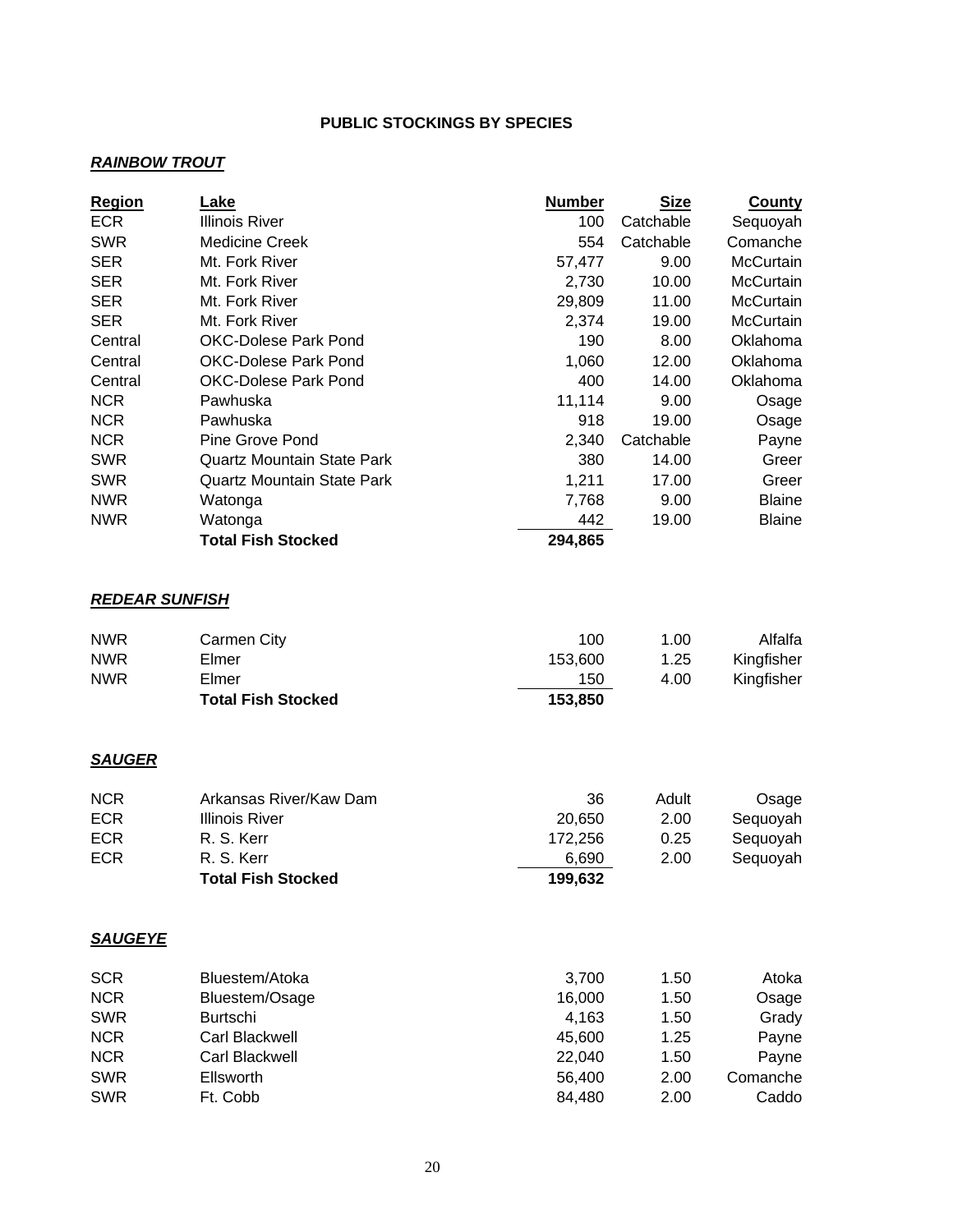## *SAUGEYE*

| <b>Region</b>       | Lake                            | <b>Number</b> | <u>Size</u> | <b>County</b> |
|---------------------|---------------------------------|---------------|-------------|---------------|
| <b>NWR</b>          | G S Plains                      | 6,132         | 1.50        | Alfalfa       |
| Central             | <b>Holdenville City</b>         | 20,323        | 1.50        | Hughes        |
| <b>SWR</b>          | Lawtonka                        | 24,040        | 2.00        | Comanche      |
| <b>NCR</b>          | Lone Chimney                    | 11,000        | 1.25        | Payne         |
| <b>NCR</b>          | <b>McMurtry</b>                 | 23,180        | 1.50        | Noble         |
| <b>NCR</b>          | Ponca City Lake                 | 16,100        | 1.25        | Kay           |
| Central             | Shawnee #1                      | 28,675        | 1.50        | Pottawatomie  |
| Central             | Shawnee #2                      | 15,263        | 1.50        | Pottawatomie  |
| Central             | Shawnee #2                      | 7,800         | 2.00        | Pottawatomie  |
| <b>NCR</b>          | <b>Shell Creek</b>              | 11,400        | 1.25        | Osage         |
| <b>NCR</b>          | Sooner                          | 108,604       | 1.25        | Noble         |
| Central             | <b>Thunderbird Lake</b>         | 73,870        | 1.50        | Cleveland     |
| Central             | <b>Thunderbird Lake</b>         | 51,000        | 2.00        | Cleveland     |
| <b>SWR</b>          | <b>Tom Steed</b>                | 64,200        | 2.00        | Kiowa         |
| Central             | Wewoka                          | 7,863         | 1.50        | Seminole      |
|                     | <b>Total Fish Stocked</b>       | 701,833       |             |               |
| <b>STRIPED BASS</b> |                                 |               |             |               |
| <b>NCR</b>          | Arkansas River/Kaw Dam          | 1             | Adult       | Osage         |
| <b>NCR</b>          | Sooner                          | 270,000       | 0.25        | Noble         |
|                     | <b>Total Fish Stocked</b>       | 270,001       |             |               |
| <b>SUNFISH</b>      |                                 |               |             |               |
| Central             | <b>OKC-Santa Fe Clinic Pond</b> | 130           | 7.00        | Oklahoma      |
|                     | <b>Total Fish Stocked</b>       | 130           |             |               |
| <b>WALLEYE</b>      |                                 |               |             |               |
| <b>NWR</b>          | Canton                          | 2,500,000     | 0.25        | <b>Blaine</b> |
| <b>NWR</b>          | Chambers                        | 40,000        | 0.25        | <b>Beaver</b> |
| <b>NWR</b>          | Foss                            | 4,361,400     | 0.25        | Custer        |
| <b>NWR</b>          | Foss                            | 90,000        | 1.50        | Custer        |
| <b>NWR</b>          | Ft. Supply                      | 1,880,000     | 0.25        | Woodward      |
| <b>NWR</b>          | Ft. Supply                      | 18,800        | 1.50        | Woodward      |
| Central             | Hefner Lake                     | 1,250,000     | 0.25        | Oklahoma      |
| Central             | Hefner Lake                     | 218,312       | 1.00        | Oklahoma      |
| Central             | <b>Hefner Lake</b>              | 14,260        | 1.75        | Oklahoma      |
| <b>NCR</b>          | Skiatook                        | 43,075        | 1.25        | Osage         |
| <b>NER</b>          | Spavinaw Lake                   | 800,000       | 0.25        | Mayes         |
| <b>NER</b>          | Spavinaw Lake                   | 18,000        | 1.50        | Mayes         |
|                     | <b>Total Fish Stocked</b>       | 11,233,847    |             |               |